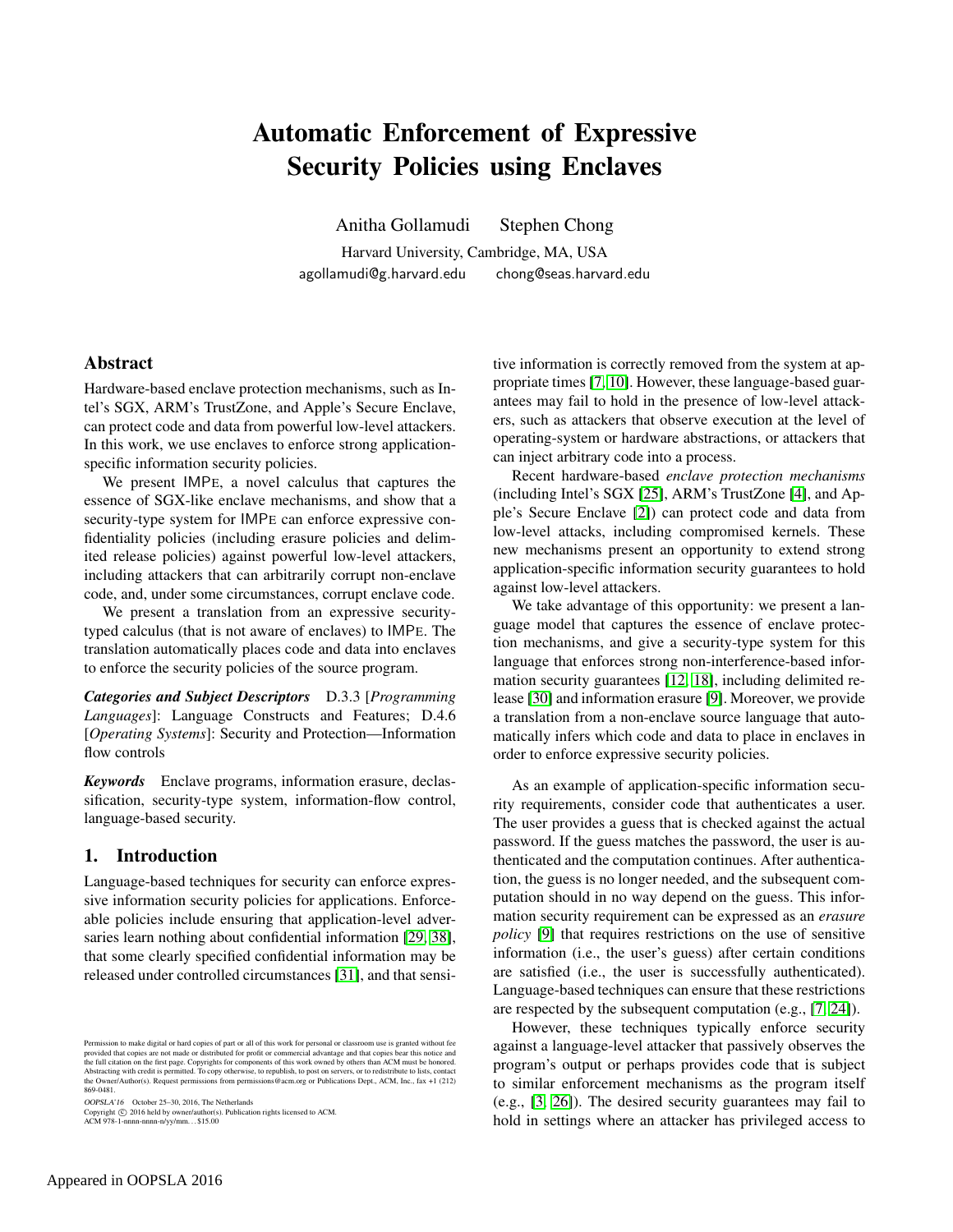a machine (such as in cloud services or on mobile devices) or an attacker is able to exploit vulnerabilities to observe more data than anticipated (such as in the Heartbleed attack) or inject arbitrary code into the program's process (such as in buffer overrun attacks). In these cases, an attacker that compromises the system sometime after the user has authenticated may be able to learn the user's password. For example, even though the program may not in any way use the user's guess in the subsequent computation, the bits representing the guess may still be present in physical or virtual memory, and accessible to a low-level attacker [\[21,](#page-18-14) [22\]](#page-18-15).

Enclave protection mechanisms can secure code and data against powerful attackers, including malicious code within the same process or a malicious operating system. Intel's SGX extends the x86 instruction set with additional instructions that allow a contiguous region of memory within a process's address space to be established as an enclave, and subsequently uses hardware-enforced access control to ensure that code outside of an enclave is unable to access data within an enclave. Moreover, execution may enter an enclave only via specified entry points. Memory within an enclave is encrypted before being paged out.

But leveraging enclaves to enforce application-specific information security guarantees is hard. Enclave mechanisms place the onus on the programmer to secure an application by effectively decoupling the security-critical parts of the application from the non-critical and/or untrusted parts of the application. Hardening an application to carefully isolate the dependencies requires non-trivial effort [\[32,](#page-18-16) [35\]](#page-19-1).

In this paper we consider the automatic enforcement of application-specific information security policies using enclaves. We make several contributions.

- 1. We present IMPE, a novel calculus that captures the essence of SGX-like enclave mechanisms (Section [2\)](#page-1-0).
- 2. We show that a security-type system for IMPE can enforce expressive confidentiality policies (including erasure policies and delimited release policies) against several attackers, including attackers that can arbitrarily corrupt non-enclave code, and, under certain circumstances, corrupt enclave code (Sections [3](#page-4-0) and [4\)](#page-7-0).
- 3. We present a translation from a non-enclave source language to IMPE (Sections [5](#page-11-0) and [6\)](#page-11-1). The programmer can focus on the correct handling of information in the source language, and the translation will automatically infer appropriate placement of code and data into enclaves to ensure security guarantees against powerful low-level attackers. The translation can be configured to optimize various criteria, including reducing the size of the trusted computing base, reducing the runtime performance impact of using enclave mechanisms, or removing erased data as soon as possible.

In addition, we validate the translation and the expressiveness of IMPE by implementing several simple models of applications with application-specific security guarantees (Section [8\)](#page-15-0).

## <span id="page-1-0"></span>2. IMPE: a Calculus for Enclaves

We present IMPE, an imperative higher-order calculus that captures the key features of enclaves and moreover supports the specification of information security policies, including policies for information erasure.

#### 2.1 Security Levels and Policies

We use a set of *security levels*  $\mathcal{L} = \{L, H, \top\}$  to express confidentiality restrictions on information. Security level L ("low security") is for public information that anyone, including an attacker, is permitted to learn. Security level  $H$ ("high security") is for confidential information that only trusted entities are permitted to learn. Security level  $\top$  is for information so confidential that no-one is permitted to learn it. Ideally, the system never contains information with security level  $\top$ .

Let partial order  $\sqsubseteq$  be the smallest reflexive and transitive relation such that  $L \subseteq H$  and  $H \subseteq \top$ . Intuitively, if  $\ell_1 \sqsubseteq \ell_2$ , then information with security level  $\ell_2$  is at least as confidential as information with security level  $\ell_1$ . Security levels ordered by  $\sqsubseteq$  form a lattice.

The security level to enforce on information may change over time. In this paper, we focus on *information erasure*: the requirement that when a specific condition is met, information needs to become more confidential.

*Security policies* describe how the security level of information must change over time. A *security level policy*  $\ell$  simply means that information must be handled with security level  $\ell$  at all times. An *erasure policy*  $\ell_1 \stackrel{cnd}{\sim} \ell_2$  means that initially information can be handled according to security level  $\ell_1$ . However, when condition *cnd* is met, the information must be handled according to security level  $\ell_2$ , where  $\ell_1 \sqsubseteq \ell_2$ . *Conditions* are used to express when information must be "erased" or made more restrictive. In general, conditions for erasure can be arbitrary state predicates [\[9\]](#page-18-10). However, we encode conditions using mutable memory locations: a condition cnd is represented by a single memory location, and the condition is regarded as satisfied exactly when the location contains a non-zero value. The program is responsible for setting the condition location to a non-zero value to correctly reflect the intended meaning of the condition. Once set (i.e., assigned a non-zero value), we do not allow a condition to be unset. This approach is sufficiently expressive and simplifies specification and reasoning about erasure policies [\[7\]](#page-18-2).

We write  $P$  to denote the set of policies, and use metavariables  $p, q$  to range over policies. We refer to any information labeled with a policy more restrictive than  $L$  as confidential information.

Consider a program that authenticates a password. Let password be a memory location that stores password input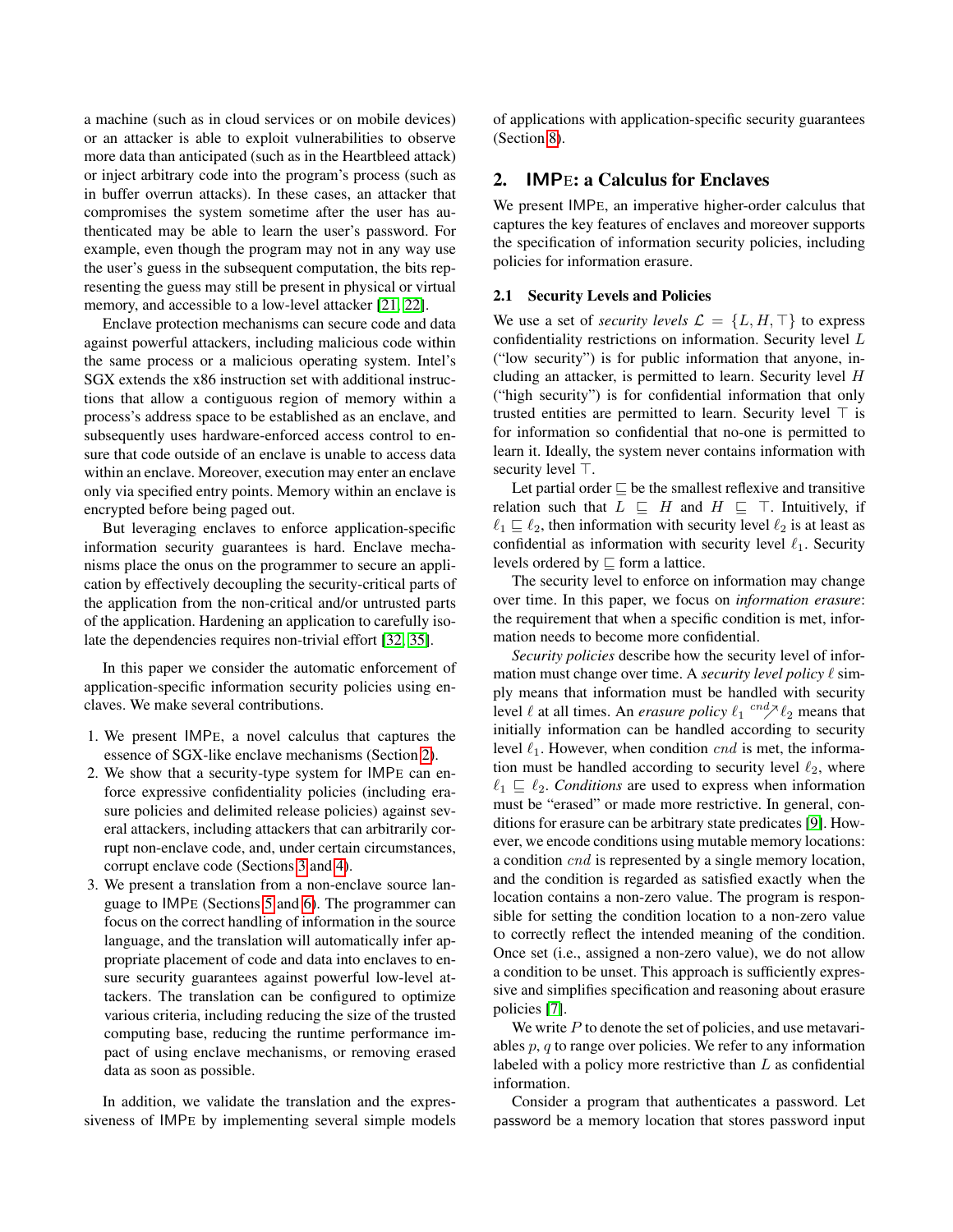```
e ::= n \mid x \mid e_1 \oplus e_2 \mid l \mid *e \mid \text{isunset}(cnd) \mid \lambda^{\mu}.cv ::= \lambda^{\mu} . c \mid n \mid lc ::=skip x := e \mid x := declassify(e) \mid e_1 \leftarrow e_2| output e to \ell | call(e) | set(cnd) | enclave(i, c)| kill(i) | c_1; \ldots; c_n | if e then c_1 else c_2 | while e do cl \in Loc \quad \textit{cnd} \in Cond \quad \textit{Cond} \subset Locx \in Vars \quad i, n \in \mathbb{N}\mu \in Mode = \{N, E_1, E_2, \dots\}
```
<span id="page-2-0"></span>Figure 1. IMPE Syntax

from a user. Once authentication succeeds, it is desirable to erase password entirely from the memory. If end is a condition that indicates whether the authentication session has ended, a suitable policy for password can be  $L^{end} \nearrow T$ . The policy says that the confidentiality level of password is initially L, and once end is set, it must be  $\top$ .

#### 2.2 Syntax

IMPE is a simple imperative language. However, it includes first-class locations and functions, output commands, and models enclaves. An *enclave* consists of code and memory locations. Memory locations within an enclave can be accessed only by that enclave's code. Control can be transferred to code inside an enclave only through a predefined set of entry points. Thus, data stored inside an enclave's memory locations is protected from non-enclave code (and also from code in other enclaves). In IMPE, enclaves provide a simple yet expressive model of architectural features—such as Intel's SGX [\[25\]](#page-18-4)—that can provide strong isolation guarantees for code and data from other code within the same process or machine.

We allow an arbitrary number of enclaves, indexed with natural numbers. We use *modes* to indicate which enclave code or data exists in, or whether it is outside of any enclave. Specifically, we use metavariable  $\mu$  to range over the set  $Mode = \{N, E_1, E_2, \dots\}$ , where  $E_i$  indicates the *i*th enclave and N indicates non-enclave (or "normal") mode.

Figure [1](#page-2-0) shows the syntax of IMPE. Expressions  $e$  include integers n, variables x, and memory locations  $l$ . All variables have global scope. Variables are analogous to registers: they are mutable locations, but are not first-class values. By contrast, memory locations are first class, and can be passed as values. Conditions Cond are a subset of the memory locations and cnd ranges over conditions. We write Loc for the set of memory locations.

Operator ⊕ ranges over arbitrary (total) binary operations over integers. Dereference ∗e evaluates e to a memory location and evaluates to the contents of that location.

Expression isunset $(cnd)$  tests whether condition  $cnd$ has been set, and evaluates to 1 if it is not set, 0 otherwise. Although this expression is semantically equivalent to  $*cnd \neq 0$ , our type system gains precision through the use of isunset( $cnd$ ).

Expression  $\lambda^{\mu}$ .c is a first-class function. It can be thought of as a code pointer to command  $c$ . Arguments to the function are given via variables and memory locations, as are any values returned by the function. Annotation  $\mu$  indicates the mode in which the function is defined. It can be thought of as indicating whether the code pointer is to an enclave or non-enclave region of memory. The annotation is used to restrict how functions can be invoked, to ensure that nonenclave code cannot enter an enclave by invoking a function that resides in the enclave.

Values  $v$  in IMPE include integers, memory locations (including conditions), and first-class functions.

Commands in IMPE include standard imperative commands (skip,  $x := e$ , if e then  $c_1$  else  $c_2$ , and while e do c). We assume sequences  $c_1; \ldots; c_n$  are flattened (i.e., that none of  $c_1; \ldots; c_n$  are sequence commands), and for convenience assume that all sub-commands are sequences (possibly of length 1). Indirect assignment  $e_1 \leftarrow e_2$  evaluates  $e_1$  to a memory location, and updates the contents of that location with the result of  $e_2$ . We further require that  $e_1$  does not evaluate to a condition. Command set(cnd) updates the contents of cnd to 1. Conditions can be updated only with a set command.

Command output  $e$  to  $\ell$  evaluates  $e$  to a value and outputs it to channel  $\ell$ . Output commands model observations by trusted and untrusted entities. We restrict  $\ell$  to be either  $L$ or  $H$ . Intuitively, an output to channel  $L$  may be observed by an untrusted entity, such as an attacker, whereas output to channel  $H$  may be observed only by trusted entities.

Command  $x :=$  declassify(e) is semantically equivalent to assignment  $x := e$ , but indicates a declassification, which is relevant for both our semantic security conditions (Section [3.2\)](#page-5-0) and type system (Section [4\)](#page-7-0). To simplify our semantic security condition, we require that expression e does not contain any variables (although it may contain memory locations). Command call( $e$ ) evaluates  $e$  to a function, and invokes the function.

Command enclave $(i, c)$  defines an entry point for the enclave  $E_i$ . That is, command c is code that resides inside enclave  $E_i$ , and non-enclave code is permitted to execute  $c$ . We require that  $c$  does not contain any subcommands of the form enclave $(i', c')$ , i.e., enclave commands cannot be nested, regardless of whether for the same enclave or a different enclave. Commands not lexically nested in an enclave $(i, \ldots)$  are non-enclave code.

We allow an enclave to have multiple entry points. That is, a program may contain multiple commands of the form enclave( $i, c$ ) with the same enclave identifier  $i$ .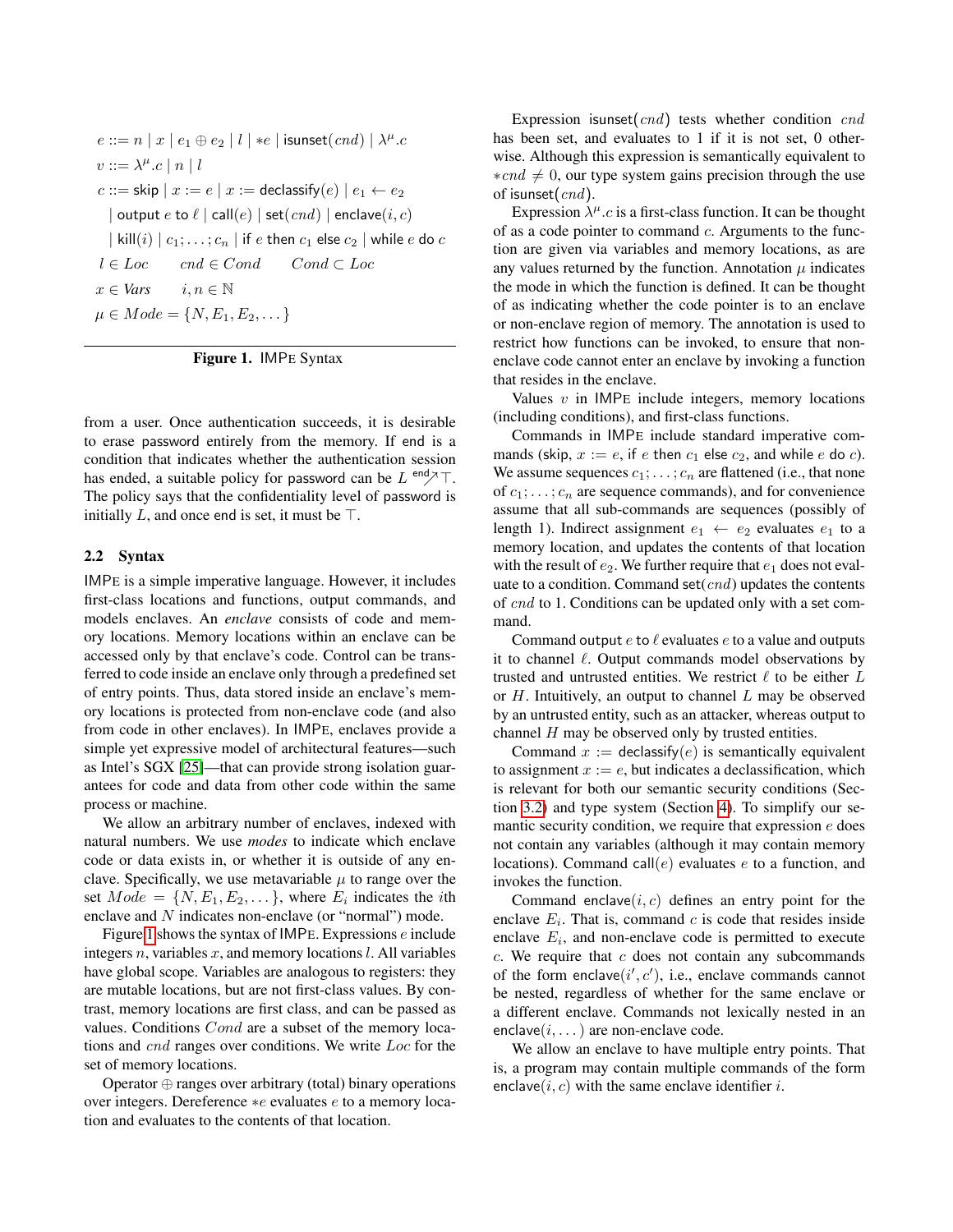Command kill $(i)$  tears down enclave  $E_i$ . Once killed, an enclave cannot be used: its memory locations can not be accessed, nor can its code be executed.

#### <span id="page-3-1"></span>2.3 Operational Semantics

A *configuration*  $\langle c, r, m, K \rangle$  describes the current state of the system. Command  $c$  is the rest of the program to execute. Register file  $r$  maps variables to values, and memory  $m$  maps locations to values. *Kill set* K is the set of enclaves that have been killed so far in the execution.

As a program executes, it performs observable actions (i.e., outputting values on channels) and non-observable security-relevant actions (such as declassifications). We refer to these actions as *events* and use metavariable  $\alpha$  to range over events. A *trace*  $t = \alpha_1 \dots \alpha_n$  is a finite sequence of events. We write  $\epsilon$  for the empty trace, |t| for the length of trace t, and  $t_1 \cdot t_2$  for the concatenation of traces  $t_1$  and  $t_2$ .

We define the semantics of IMPE with a large step operational semantics. The judgment for the evaluation of commands has the following form.

$$
\mu \vdash_{\delta} \langle c,r,m,K\rangle \Downarrow r';m';K' \triangleright t'
$$

The judgment is parameterized by mode  $\mu$ , which indicates whether command c is executing in normal mode ( $\mu = N$ ) or in an enclave  $(\mu = E_i)$ . Initially, program execution always starts in normal mode (since all enclave code is inside enclave $(i, \ldots)$  commands).

The judgment is also parameterized by function  $\delta:Loc \rightarrow$ Mode which indicates for each memory location which enclave, if any, it belongs to. If  $\delta(l) = E_i$  then location l is in enclave  $E_i$ , and if  $\delta(l) = N$  then l is not in an enclave.

Judgment  $\mu \vdash_{\delta} \langle c, r, m, K \rangle \Downarrow r'; m'; K' \triangleright t'$  can be read as configuration  $\langle c, r, m, K \rangle$  executes in mode  $\mu$  and terminates with register file  $r'$ , memory  $m'$ , kill set  $K'$ , and during execution produces trace  $t'$ .

Evaluation of commands makes use of an additional judgment to evaluate expressions:  $\mu \vdash_{\delta} \langle e, r, m, K \rangle \Downarrow v$ . This judgment means that, given register file  $r$ , memory  $m$ , and kill set K, expression e evaluates in mode  $\mu$  to value v. Expression evaluation does not modify the register file, memory, or the kill set.

Figure [2](#page-3-0) presents the inference rules for expression evaluation. The rules are straightforward except for DEREF. Integers, locations, and functions are already values.

Rule DEREF evaluates expression e to a memory location l and reads the contents of l. The premise  $\delta(l) \in \{N, \mu\} \setminus K$ states that in normal mode (i.e.,  $\mu = N$ ), only normal locations can be read; in enclave mode  $E_i$  (i.e.,  $\mu = E_i$ ), both normal and enclave  $E_i$  locations may be read (i.e.,  $\delta(l) \in \{N, E_i\}$ ). Locations from a different enclave cannot be read, and if an enclave has been killed ( $E_i \in K$ ), then no locations in that enclave can be read.

Rule ISUNSET returns 1 if the contents of condition cnd is 0 (i.e., if cnd is not set), otherwise it evaluates to 0.

INT  $\overline{\mu \vdash_{\delta} \langle n, r, m, K \rangle \Downarrow n}$ LOC  $\overline{\mu \vdash_{\delta} \langle l, r, m, K \rangle \Downarrow l}$ VAR  $v = r(x)$  $\mu \vdash_{\delta} \langle x, r, m, K \rangle \Downarrow v$ FUNCTION  $\mu \vdash_{\delta} \langle \lambda^{\mu}.c,r,m,K \rangle \Downarrow \lambda^{\mu}.c$ OP  $\mu \vdash_{\delta} \langle e_1, r, m, K \rangle \Downarrow v_1$  $\mu \vdash_{\delta} \langle e_2, r, m, K \rangle \Downarrow v_2$  $v = v_1 \oplus v_2$  $\mu \vdash_{\delta} \langle e_1 \oplus e_2, r, m, K \rangle \Downarrow v$ DEREF  $\mu \vdash_{\delta} \langle e, r, m, K \rangle \Downarrow l$  $m(l) = v$  $\delta(l) \in \{N, \mu\} \setminus K$  $\overline{\mu \vdash_{\delta} \langle \ast e, r, m, K \rangle \Downarrow v}$ ISUNSET  $\mu \vdash_{\delta} \langle *cnd, r, m, K\rangle \Downarrow n \qquad v =$  $\int 1$  if  $n = 0$ 0 otherwise  $\mu \vdash_{\delta} \langle \mathsf{isunset}(\mathit{cnd}), r, m, K \rangle \Downarrow v$ 

<span id="page-3-0"></span>

Rule FUNCTION requires that the mode annotation  $\mu$  on function  $\lambda^{\mu}$ .c equals the mode of the expression evaluation.

Figure [3](#page-4-1) shows the inference rules for command execution. Many rules have the premise  $\mu \notin K$ , which collectively ensure that code in killed enclaves can not be executed. Rules SKIP, ASSIGN, SEQ, IF-ELSE, WHILE-T, and WHILE-F are standard. We write  $r[x \mapsto v]$  for the register file that maps  $x$  to  $v$  but otherwise is the same as  $r$ . Similarly, memory  $m[l \mapsto v]$  maps l to v but otherwise is the same as m. The command call( $e$ ) evaluates expression  $e$  to a function and invokes it. The modes of callee and caller should match. This ensures that function calls cannot be used to amplify privilege, and the only way execution can transition modes is via an enclave $(i, c)$  command.

Rule UPDATE updates a memory location, and like DEREF, ensures that an enclave's memory locations can be accessed only by code within the enclave. This rule is used only for non-condition locations. Rule SETCND is used to set conditions. Since this is a security relevant action, SETCND produces event Mem $(m')$  in the trace where  $m'$  is the new memory. These events are used in the definition of the semantic security conditions.

Rule DECLASSIFY declassifies expression  $e$  and assigns the result to variable  $x$ . Operationally, it is similar to ASSIGN but uses predicate has $NoVars(e)$  to enforce the syntactic restriction that expression e contains no variables: it may contain expressions built from values and memory locations (including conditions). Declassifications are security relevant events, and so a declassification event  $Decl(e, m)$  is emitted to the trace. Rule OUTPUT evaluates the expression  $e$  to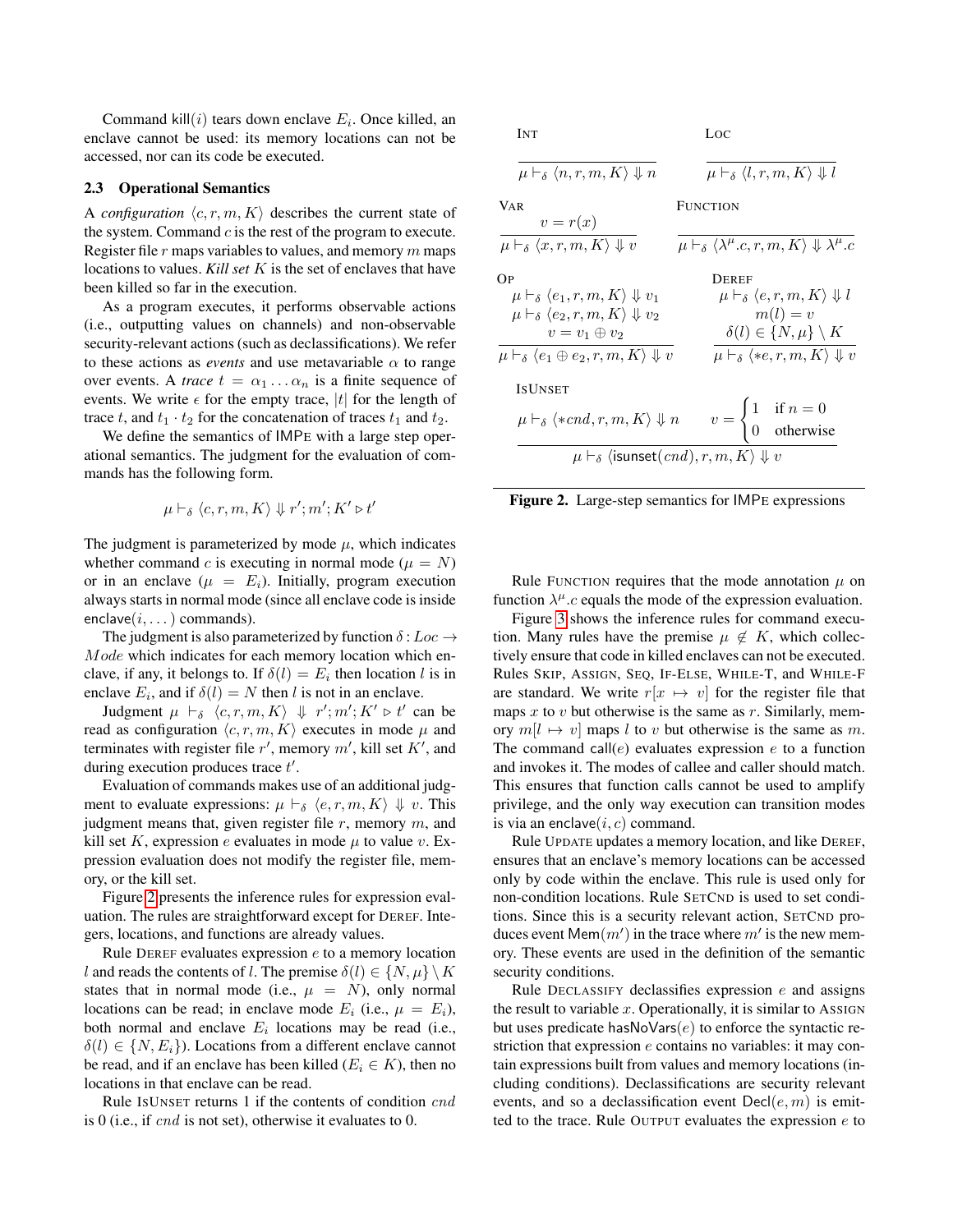

<span id="page-4-1"></span>Figure 3. Large-step semantics for select IMPE commands

a value v, outputs v on channel  $\ell$ , and adds events Mem $(m)$ and  $Out(\ell, v)$  to the trace.

Rule ENCLAVE executes enclave code. Note that enclaves can be entered only from normal mode (i.e., mode  $\mu$  in the conclusion must be  $N$ ). This reflects the operation of Intel SGX-like mechanisms: execution of enclave code occurs only by non-enclave code jumping to a well-defined enclave entry point; execution of enclave code ends only by exiting the enclave, not by calling back to non-enclave code; code in one enclave can not directly execute code in another enclave.

Rule KILL tears down enclave  $E_i$  and adds it to the kill set. Once an enclave is killed, it is inactive and can no longer be used. Enclaves can be killed only in normal mode.

The following code illustrates how password authentication can be modeled in IMPE.

$$
\text{enclave}(1, \text{status} := \text{*password} = \text{*guess}); \\ \text{output status to } L
$$

The code uses two locations, password and guess, containing the password and user's input respectively. Assume  $\delta$ (password) =  $E_1$  and  $\delta$ (guess) = N, i.e., password belongs to enclave  $E_1$  and guess is not in an enclave. The program enters enclave  $E_1$ , checks if the password matches the guess by dereferencing the corresponding locations, sets variable status to the result, and exits the enclave. Variable status is then output on channel L. Note that dereferencing password would fail if done outside enclave  $E_1$ .

## <span id="page-4-0"></span>3. Attacker Model and Security

In this section we define security for the IMPE language for a variety of attackers. We consider a passive attacker that can only observe outputs on certain channels, an active attacker that can arbitrarily corrupt non-enclave computation, and an active attacker that can, under certain conditions, corrupt computation both outside and inside enclaves.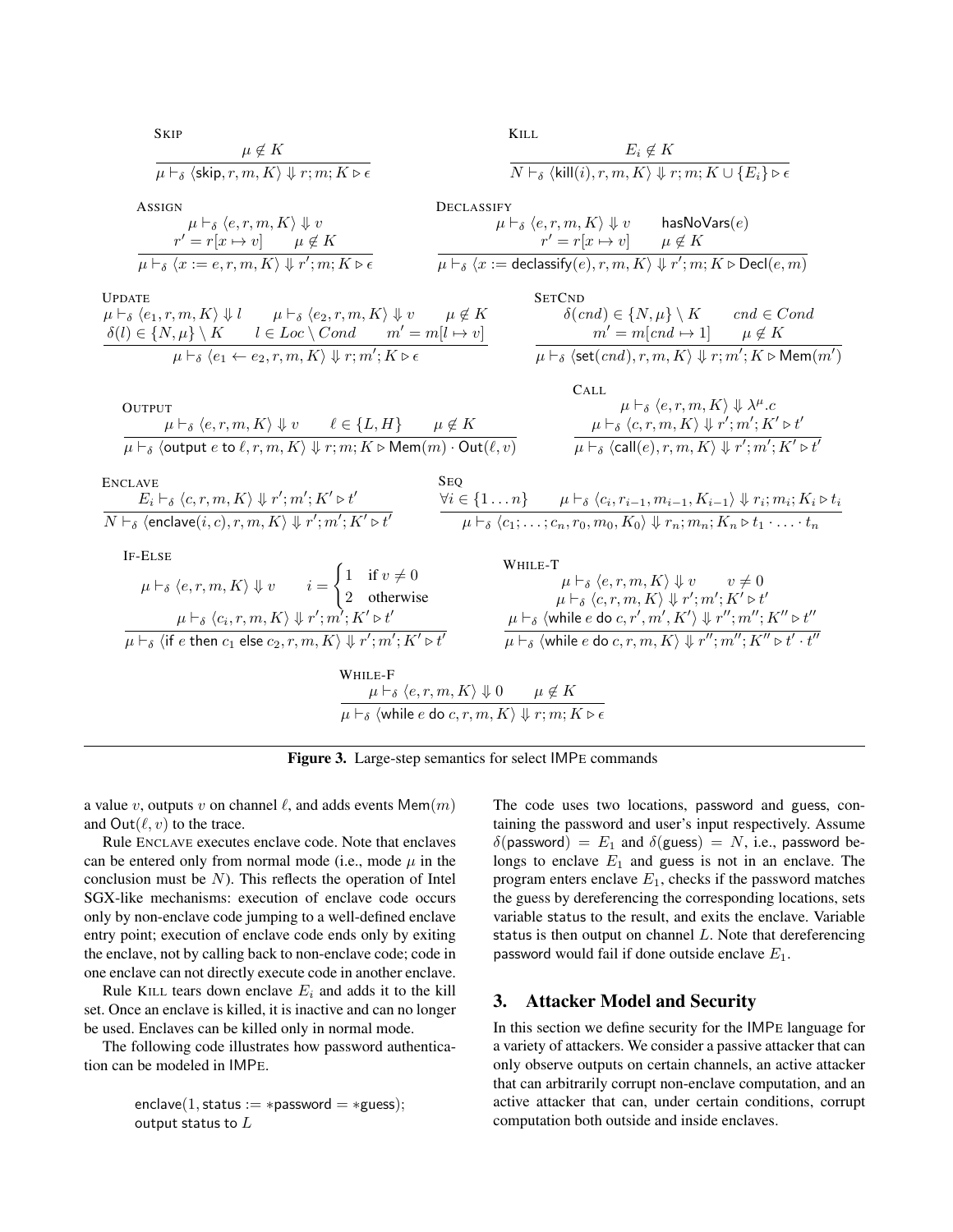The definition of security is that at all times, an attacker knows no more than what the attacker is permitted to know. What the attacker is permitted to know is determined by the security policies on information, which conditions are set when, and what declassifications the program performs. We model active attackers by allowing additional transitions in the operational semantics of IMPE. Thus, the definition of security is parameterized on variants of the operational semantics of IMPE.

We assume the only source of confidential information is the initial memory. A *security specification*  $\gamma$  maps locations to policies and indicates the policy to enforce on information in an initial memory. For example, if  $\gamma(l) = \ell_1 \frac{c n d \gamma \ell_2}{l}$ and  $m$  is the memory from which we start an execution, then we should enforce erasure policy  $\ell_1$   $\overset{cnd}\sim \ell_2$  on the data in  $m(l)$ . We say that a security specification  $\gamma$  is *wellformed* if  $\forall l \in Loc. \gamma(l) \neq \top$  (since security level  $\top$  is for information so confidential that it should not be on the machine).

#### 3.1 Attacker Knowledge

We associate an attacker with a security level  $\ell \in \mathcal{L}$  and assume the attacker is able to observe outputs on any channel  $\ell'$  such that  $\ell' \sqsubseteq \ell$ . Given trace  $t, \lfloor t \rfloor_{\ell}$  is the output events that an attacker at level  $\ell$  can observe.

$$
\lfloor t \rfloor_\ell = \begin{cases} \text{Out}(\ell',v) \cdot \lfloor t' \rfloor_\ell & \text{if } t = \text{Out}(\ell',v) \cdot t' \text{ and } \ell' \sqsubseteq \ell \\ \lfloor t' \rfloor_\ell & \text{if } t = \text{Out}(\ell',v) \cdot t' \text{ and } \ell' \sqsubseteq \ell \\ \lfloor t' \rfloor_\ell & \text{if } t = \alpha \cdot t' \wedge \alpha \neq \text{Out}(\ell',v) \\ \epsilon & \text{otherwise} \end{cases}
$$

Given an execution of program c, an attacker at level  $\ell$  observes some portion of the execution (i.e., some subsequence  $t_{obs}$  of the trace produced during execution). The knowledge of the attacker is the set of initial memories for which execution of  $c$  could produce a trace  $t$  such that some subsequence of t looks the same to the attacker as  $t_{obs}$ . That is, an attacker's knowledge is the set of initial memories that the attacker believes are possible. Thus, the smaller the attacker's knowledge, the more precise is the attacker's knowledge.

We base our definition of attacker knowledge on that of Askarov et al. [\[7\]](#page-18-2) by parametrizing it on the large-step semantics. That is, we will instantiate  $\downarrow_{kind}$  with different large-step semantics that represent different attackers. We assume that all initial configurations use a register file  $r_{init}$ that maps all variables to zero.

Definition 1 (Attacker knowledge). *Given program* c*, security level*  $\ell$ *, large-step semantics*  $\downarrow$ <sub>*kind</sub>, and trace*  $t_{obs}$ *, at-*</sub> tacker knowledge *is defined as:*

$$
k_{\ell}^{\Downarrow_{kind}}(c, t_{obs}) =
$$
  
\n
$$
\{m \mid N \vdash \langle c, r_{init}, m, \emptyset \rangle \Downarrow_{kind} r'; m'; K' \triangleright t
$$
  
\n
$$
\wedge \exists t_0, t_1, t_2. t = t_0 \cdot t_1 \cdot t_2 \wedge \lfloor t_{obs} \rfloor_{\ell} = \lfloor t_1 \rfloor_{\ell} \}
$$

Consider the password authentication example from Sec-tion [2.3.](#page-3-1) Let c be the program,  $m_0$  be the initial memory and  $t_{obs}$  = Mem $(m_0) \cdot Out(L, 1)$  be the trace produced by the program executed with semantics ⇓. The knowledge of a passive attacker at security level  $L$  is the set of all initial memories such that the contents of locations password and guess are equal. More formally,  $k_L^{\Downarrow}(c, t_{obs}) = \{m' \mid$  $m'$ (password) =  $m'$ (guess)}.

## <span id="page-5-0"></span>3.2 Security

The intuition for knowledge-based security conditions [\[5,](#page-18-17) [7\]](#page-18-2) is that an attacker should know only what it is permitted to know. We thus define what an attacker is permitted to know.

We are concerned with attackers that may observe only a portion of a program's execution. Thus, an attacker at level  $\ell$  that starts observing the execution after condition cnd has been set should in general not be able to learn anything about information with erasure policy  $\ell_1$  <sup>cnd</sup> $\geq \ell_2$ where  $\ell_2 \not\sqsubseteq \ell$ . However, an attacker is permitted to learn information that has already been declassified, including declassifications that occurred before the attacker started observing the execution.

*Permitted knowledge via erasure policies* Whether an attacker at level  $\ell$  is permitted to observe information with policy  $p$  depends on which conditions have been set. Let  $U \subseteq Cond$  be the currently unset conditions. We write  $cur(p, U)$  for the security level that should currently be enforced on information with policy  $p$ . If  $p$  is an erasure policy  $\ell_1$  <sup>cnd</sup> $\lambda$  $\ell_2$ , then we should enforce security level  $\ell_1$  if  $cnd \in U$  and enforce  $\ell_2$  if  $cnd \notin U$ . Formally:

$$
cur(p, U) = \begin{cases} \ell & \text{if } p = \ell \\ \ell_1 & \text{if } p = \ell_1 \\ \ell_2 & \text{if } p = \ell_1 \end{cases} \stackrel{end}{\sim} \begin{cases} \ell_2 & \text{and } end \in U \\ \ell_3 & \text{and } \ell \neq U \end{cases}
$$

Based on the current security level to enforce on information, we define equivalence classes of initial memories that an attacker at level  $\ell$  should not be allowed to distinguish. Intuitively, if initial memories m and  $m'$  are identical at every location  $l$  for which the current security level permits the attacker to learn information (i.e.,  $cur(\gamma(l), U) \sqsubseteq \ell$ ), then the attacker should not be allowed to distinguish m and  $m'$ .

Definition 2 (Indistinguishable Memories). *Given memory* m*, security specification* γ*, unset conditions* U*, and security level*  $\ell$ *, we define ind* $_{\ell}(m, \gamma, U)$  *as* 

$$
\{m' \mid \forall l \in Loc. \, cur(\gamma(l), U) \sqsubseteq \ell \implies m(l) = m'(l)\}
$$

Given an execution from initial memory  $m_0$  where an attacker at level  $\ell$  starts observing the execution when U are the unset conditions, then the attacker should not learn whether the initial memory for the execution was  $m_0$  or some memory in  $ind_{\ell}(m_0, \gamma, U)$ . That is, the attacker's knowledge should be a superset of  $ind_{\ell}(m_0, \gamma, U)$ .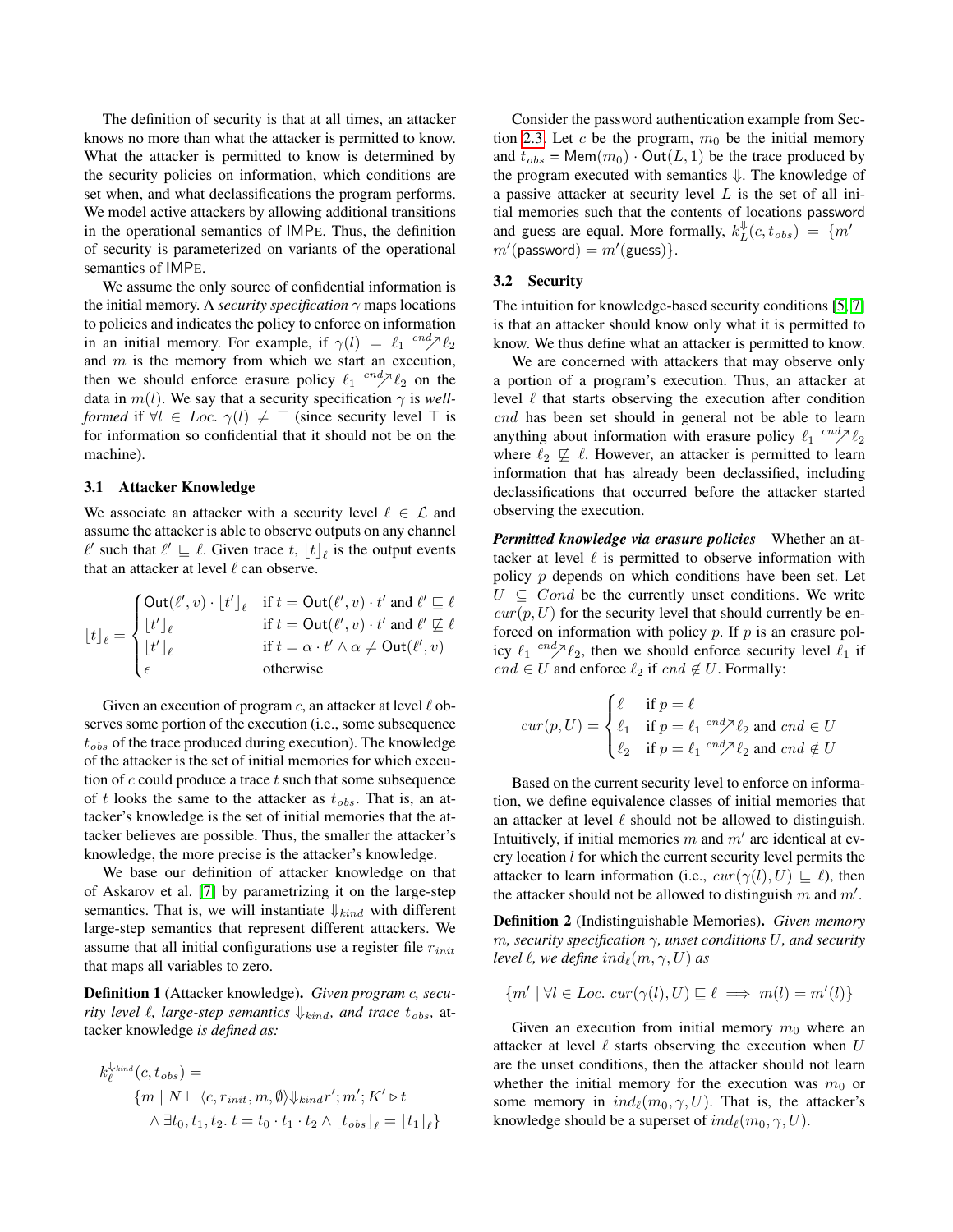*Permitted knowledge via escape hatches* Declassifications permit an attacker to learn more information. Following Sabelfeld and Myers [\[30\]](#page-18-9), we use *escape hatches* to characterize what information declassification commands  $x :=$  declassify(e) reveal. An escape hatch is a computation over confidential information such that attackers are permitted to learn the result of the computation. In our setting, an escape hatch is an expression  $e$  evaluated against the initial memory. Recall that confidential information is input to a program only via the initial memory. Thus, by evaluating escape hatch expression e against the initial memory, e describes a computation over confidential inputs that is permitted to be declassified.

We connect declassification events  $Decl(e, m)$  (where m is the current memory at the time of declassification, and expression e contains only operations over constants and memory locations) to escape hatches by requiring that the evaluation of  $e$  using  $m$  produces the same value as the evaluation of e using the initial memory. If so, the attacker is permitted to learn the result of e, otherwise we do not allow the declassification event to release any information. We capture this in the definition of escape-hatch indistinguishability below.

Definition 3 (Escape-hatch indistinguishability). *Given initial memory*  $m_0$ *, current memory*  $m$ *, semantics*  $\downarrow$ <sub>*kind</sub>* and</sub> *escape hatch* e*, we define* Esc⇓kind (m0, m, e) *as*

$$
\{m' \mid \exists \mu. \ (\mu \vdash_{\delta} \langle e, r_{\text{init}}, m_0, \emptyset \rangle \Downarrow_{\text{kind}} v \land \newline \mu \vdash_{\delta} \langle e, r_{\text{init}}, m, \emptyset \rangle \Downarrow_{\text{kind}} v) \newline \implies \mu \vdash_{\delta} \langle e, r_{\text{init}}, m', \emptyset \rangle \Downarrow_{\text{kind}} v \}
$$

Given semantics  $\Downarrow_{kind}$ , declassification event  $\text{Decl}(e, m)$ , and initial memory  $m_0$ ,  $Esc^{\Downarrow_{kind}}(m_0, m, e)$  is equal to the set of all initial memories if expression e evaluates to different values in  $m$  and  $m_0$  (i.e., the attacker should not learn any information from the declassification), and otherwise is equal to all initial memories  $m'$  such that e evaluates to the same value in  $m'$  as it does in  $m_0$  (i.e., the attacker is permitted to learn the result of evaluating e).

*Security definition* We define  $\lfloor t \rfloor_{mem} = \{m \mid \text{Mem}(m) \in \mathbb{R} \}$  $t$ } to be the set of memory events that occur in trace  $t$  and  $\lfloor t \rfloor_{\text{esc}} = \{(e, m) \mid \text{Decl}(e, m) \in t\}$  to be the set of tuples corresponding to the declassification events in trace  $t$ .

Suppose we have an execution from initial memory  $m_0$ with specification  $\gamma$  that produces trace  $t \cdot t_{obs} \cdot t'$ , where an attacker at level  $\ell$  observes  $t_{obs}$ . Then the attacker is permitted to learn any information that a memory  $m' \in [t_{obs}]_{mem}$  permits. That is, the intersection of the sets  $ind_{\ell}(m_0, \gamma, \{cnd \mid$  $m'(cnd) = 0$ ) for  $m' \in [t_{obs}]_{mem}$  describes what information the attacker is permitted to know based on the current security levels of information.

Moreover, the attacker is allowed to learn declassified information. The intersection of sets  $Esc^{\Downarrow_{kind}}(m_0, m', e')$ for  $(e', m') \in [t \cdot t_{obs}]_{esc}$  describes what information the

attacker is permitted to know based on declassifications that occurred before or during the attacker observation.

A program is secure if the attacker's knowledge is indeed no more precise than the information the attacker is permitted to know. Definition [4](#page-6-0) captures this intuition.

<span id="page-6-0"></span>Definition 4 (Security). *Program* c *is* secure *at security level l* for security specification  $\gamma$  and large-step semantics  $\downarrow$ <sub>kind</sub> *if for all initial memories*  $m_0$  *and all executions* 

$$
N \vdash_{\delta} \langle c, r_{\text{init}}, m_0, \emptyset \rangle \Downarrow_{\text{kind}} r; m; K \triangleright t \cdot t_{\text{obs}} \cdot t'
$$

 $where t_{obs} = \text{Mem}(m'') \cdot t''$  for some memory  $m''$  and trace t <sup>00</sup>*, we have*

$$
k_{\ell}^{\psi_{\text{kind}}}(c, t_{obs}) \supseteq
$$
\n
$$
\left(\bigcap_{m' \in [t_{obs}]_{mem}} ind_{\ell}(m_0, \gamma, \{ \text{cnd} \mid m'(\text{cnd}) = 0 \})\right)
$$
\n
$$
\bigcap_{(e', m') \in [t \cdot t_{obs}]_{esc}} \text{Esc}^{\psi_{\text{kind}}}(m_0, m', e')\right)
$$

Note that this definition is termination- and progressinsensitive [\[6\]](#page-18-18). We can modify the definition to be termination- and progress-sensitive, but this results in a more complicated definition that does not provide additional insight into the issues explored in this paper. We thus refrain from doing so.

Note that the definition quantifies over all possible observations  $t_{obs}$ . The definition requires that the first event in the observed trace  $t_{obs}$  is a memory event to ensure we know the current security level to enforce on information as at the start of the attacker's observation. This is without loss of generality, since every output event is immediately preceded by a memory event (see rule OUTPUT in Figure [3\)](#page-4-1).

For example, let  $c$  be the password authentication program modified to set condition end on enclave exit.

```
enclave(1, status := *password = *guess); set(end);
output status to L
```
The program is insecure for the specification  $\gamma$ , where  $\gamma$ (guess) = L <sup>end</sup> $\gamma$ <sup>T</sup> and  $\gamma$ (password) = H. Intuitively, for initial memory  $m_0$  and  $t_{obs} = \text{Mem}(m_0[\text{end } \mapsto 1])$ . Out(L, 1) produced by execution with semantics  $\psi$ , then the lower bound  $ind_L(m_0, \gamma, \emptyset)$  on the knowledge of an attacker at security level  $L$  is the set of all memories. However, the attacker learns that password and guess are equal.

Suppose we now modify the program to include declassification:

enclave(1, status := declassify(\*password = \*guess)); ....

The declassification event induces a new lower bound:  $\{m'\}$  $m'$ (password) =  $m'$ (guess)} which is same as the attacker's knowledge. The program is now secure for an attacker at security level L.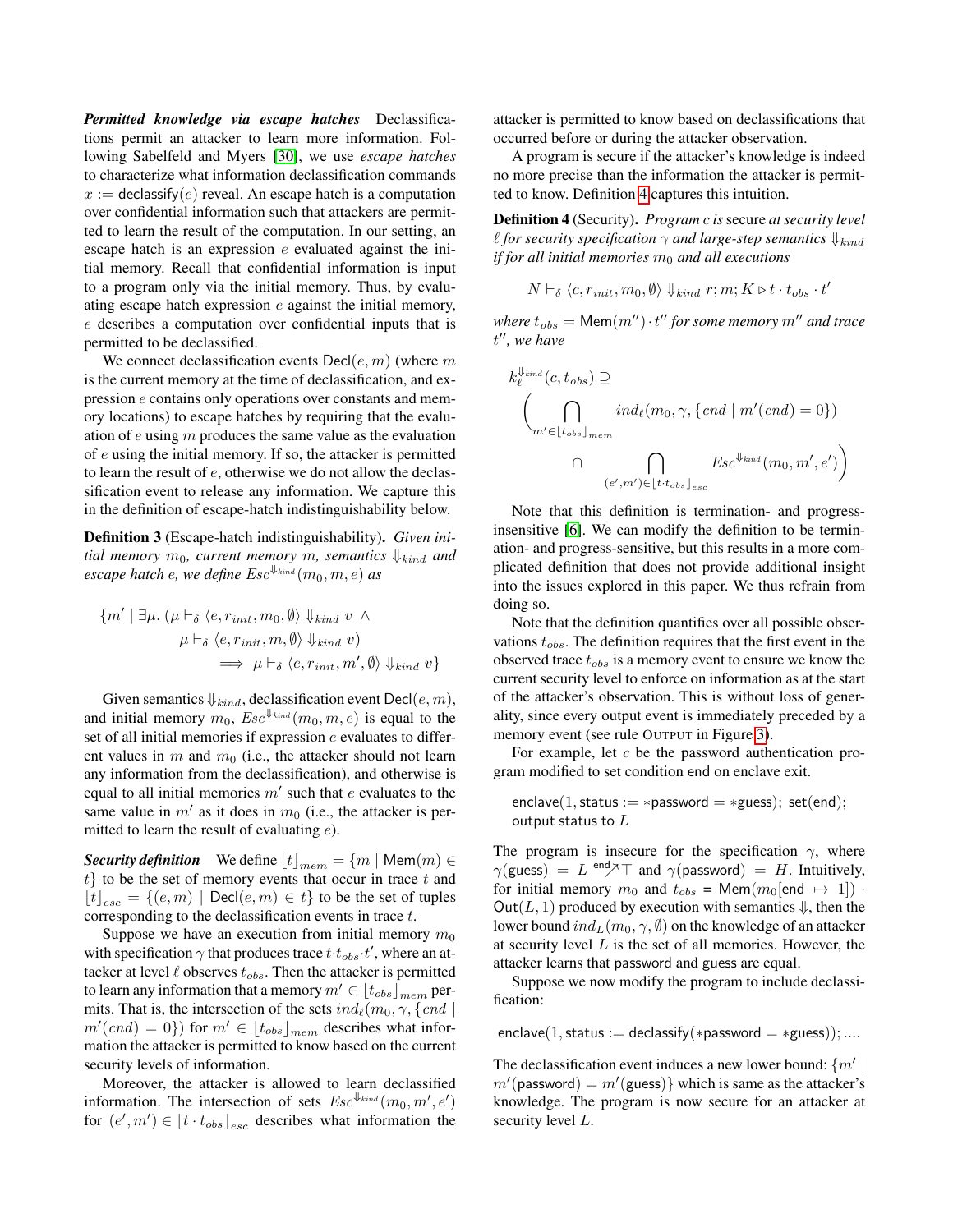| N-CHAOS<br>$c \simeq c'$                                                                                                                           | $N \vdash_{\delta} \langle c', r, m, K \rangle \Downarrow_{N-chaos} r'; m'; K' \triangleright t'$ |
|----------------------------------------------------------------------------------------------------------------------------------------------------|---------------------------------------------------------------------------------------------------|
| $N\vdash_{\delta} \langle c, r, m, K\rangle \Downarrow_{N-chaos} r'; m'; K' \triangleright \mathsf{Mem}(m) \cdot \mathsf{A}(c \simeq c') \cdot t'$ |                                                                                                   |

<span id="page-7-1"></span>Figure 4. Additional inference rule for ⇓<sup>N</sup>*-chaos*

#### <span id="page-7-3"></span>3.3 Attackers

A *passive attacker* simply observes the execution of program and attempts to learn information about confidential input. By contrast, an *active attacker* can modify or influence the execution of a program. Active attackers represent many malicious behaviors, including attacks that can modify execution arbitrarily (e.g., by gaining control of the program counter or overwriting code) or modify some set of memory locations (e.g., by buffer overflows or by providing malicious input to a program).

We consider three attackers: (1) A *passive attacker* that can only observe output on the L channel; (2) A *non-enclave active attacker* that can observe output on the L channel and arbitrarily modify non-enclave code; and (3) An *enclave active attacker* that can observe output on the L and H channels, and can arbitrarily modify (enclave and non-enclave) code but only under certain conditions.

We use different operational semantics to represent the different attackers. The passive attacker corresponds to the semantics  $\downarrow$  (Figure [3\)](#page-4-1). That is, programs execute as written, and the attacker passively observes output. We define two new semantics to capture the abilities of the active attackers.

*Non-enclave active attacker* Relation  $\psi_{N-chaos}$  allows the attacker to arbitrarily change non-enclave code. Inference rules for judgment  $\mu \vdash_{\delta} \langle c, r, m, K \rangle \Downarrow_{N-chaos} r'; m'; K' \triangleright t$ include all rules from Figure [3](#page-4-1) (appropriately adapted) and the rule in Figure [4.](#page-7-1) This new rule allows command  $c$  to change to command  $c'$ , so long as both commands have the same enclave code, expressed by relation  $c \simeq c'$  (defined in Appendix [A\)](#page-19-2). This corresponds to an attacker that can exploit a vulnerability in non-enclave code but is unable to corrupt code within enclaves. Since modifying the program is a security relevant action, an event  $A(c \simeq c')$  is emitted to the trace (and we modify  $\lfloor t \rfloor_{\ell}$  to include events of the form  $A(c \simeq c'))$ .

If a program is secure for  $\psi_{N-chaos}$  then it is secure for ⇓. The converse does not necessarily hold. For example, consider the following program, where  $\delta(hi) = E_1$  and  $\gamma(hi) = H.$ 

 $c \equiv$  enclave $(1, x := *hi);$  output 1 to L

The program is secure at level L for specification  $\gamma$  and semantics  $\Downarrow$  but is insecure for semantics  $\Downarrow$ <sub>N-chaos</sub>. Suppose the active attacker modifies the program to  $c' \equiv$  enclave $(1, x :=$  $*$ hi); output x to L. Note that  $c \simeq c'$ , since the code in enclaves for both c and c' is the same: enclave $(1, x := *hi)$ . Suppose we execute  $c'$  with an initial memory that maps hi to

| $E_I$ -Chaos                                                                                                                                            |                                                                                                                            |  |
|---------------------------------------------------------------------------------------------------------------------------------------------------------|----------------------------------------------------------------------------------------------------------------------------|--|
|                                                                                                                                                         | $I \subseteq K$ $N \vdash_{\delta} \langle c', r, m, K \rangle \Downarrow_{E_I\text{-chaos}} r'; m'; K' \triangleright t'$ |  |
| $N\vdash_{\delta} \langle c,r,m,K\rangle \Downarrow_{E_{I}\text{-chaos}} r';m';\overline{K'\triangleright \mathsf{Mem}(m)\cdot \mathsf{A}(c')\cdot t'}$ |                                                                                                                            |  |

<span id="page-7-2"></span>**Figure 5.** Additional inference rule for  $\psi_{E_I-chaos}$ 

42. The knowledge of an attacker observing output on channel L is  $\{m' \mid m'(\text{hi}) = 42\}$ . However the permitted lower bound on attacker's knowledge is the set of all initial memories (i.e., the attacker is not permitted to learn anything about the confidential data). So the program is not secure at level *L* for  $\gamma$  and  $\psi$ <sub>N-chaos</sub>.

*Enclave active attacker* Given a set of enclaves  $I \subseteq$  ${E_1, E_2, \ldots}$ , relation  $\Downarrow_{E_1$ *-chaos* allows the attacker to arbitrarily change (enclave and non-enclave) code but only after all enclaves in  $I$  are killed. This corresponds to a setting where enclaves and non-enclave code all have exploitable vulnerabilities but the attacker does not immediately exploit these vulnerabilities.

Inference rules for judgment  $\mu \vdash_{\delta} \langle c, r, m, K \rangle \Downarrow_{E_1 \text{-chaos}}$  $r'; m'; K' \triangleright t$  include all inference rules from Figure [3](#page-4-1) (appropriately adapted) and the rule in Figure [5.](#page-7-2) This new rule allows command  $c$  to change to an arbitrary command  $c'$  provided all enclaves in I are killed  $(I \subseteq K)$ . Event  $A(c')$  is emitted to the trace (and we modify  $\lfloor t \rfloor_\ell$  to include events of the form  $A(c')$ ).

Consider the following program that stores credit card information in an enclave, where  $\gamma$ (ccard) = H <sup>end</sup> $\gamma$ <sup>T</sup> (and  $\gamma(l) = L$  for all other locations l) and  $\delta$ (ccard) =  $E_1$ .

enclave(1, output  $*ccard$  to  $H$ ; set(end)); kill(1)

The program outputs the contents of ccard to the  $H$  channel and sets condition cnd in enclave  $E_1$ . It then exits the enclave  $E_1$  and kills it. The program is secure at security level  $H$  for specification  $\gamma$  and semantics  $\psi_{E_I-chaos}$ , where  $I = \{E_1\}.$ This means that if an enclave active attacker modifies the program after  $\text{kill}(1)$  has been executed, it is unable to learn anything about the contents of ccard. Note that when  $I = \emptyset$ , the program is not secure for any subset of locations.

# <span id="page-7-0"></span>4. IMPE Type System

We introduce a security-type system [\[38\]](#page-19-0) for IMPE that guarantees security, i.e., a well-typed program is secure against all the attackers described in Section [3.3.](#page-7-3)

Figure [6](#page-8-0) shows the syntax of types. Base types  $\sigma$  include integers, conditions, references, and functions. Recall that conditions are a subset of locations. We use type cond<sup> $\mu$ </sup> for conditions (i.e., values in the set Cond). A reference type  $\tau^{\mu}$  ref<sup>rt</sup> is a pointer to a memory location with contents of type  $\tau$ . Both condition types and reference types are annotated with mode  $\mu$ , indicating in which enclave, if any, the memory location resides. Reference types also have a mutability annotation  $rt \in \{mut, immut\}$ , indicating whether the reference is mutable or immutable. We use immutable refer-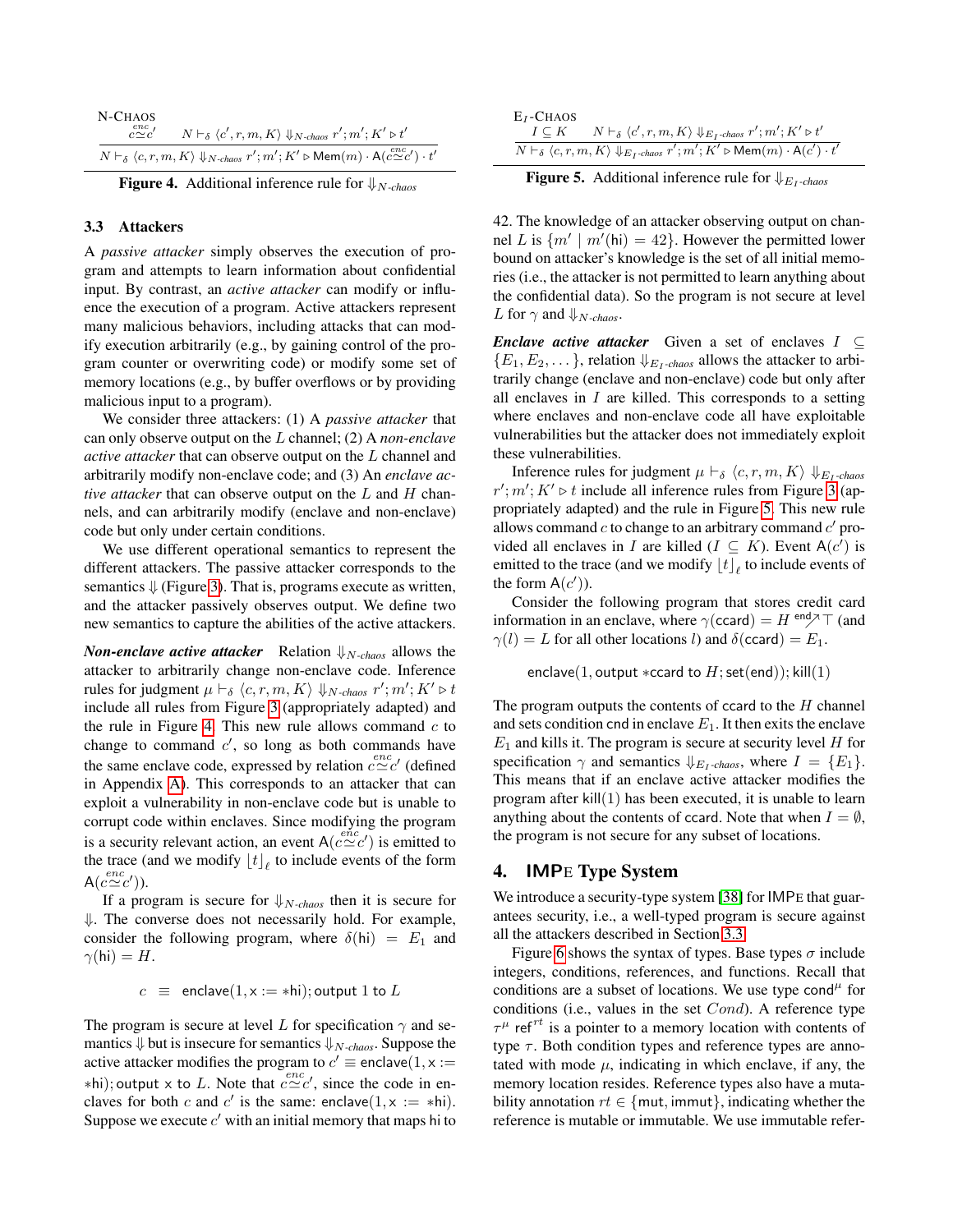$$
\begin{aligned} \sigma &::=\mathsf{int} \mid \mathsf{cond}^\mu \mid \tau^\mu \;\mathsf{ref}^{rt} \mid \Gamma^{\text{-}}, K^{\text{-}}, U \xrightarrow{p,\mu} \Gamma^{\text{+}}, K^{\text{+}}\\ \tau &::=\sigma_p\\ \mu &\in Mode = \{N, E_1, E_2, \dots\} \qquad p, pc \in P\\ rt &\in \{\mathsf{mut}, \mathsf{immut}\} \end{aligned}
$$

<span id="page-8-0"></span>

ences to ensure that declassified expressions are indeed escape hatches, i.e., that declassified expressions are not modified prior to declassification. All conditions are mutable. We explain function types  $\Gamma^-, K^-, U \stackrel{p,\mu}{\longrightarrow} \Gamma^+, K^+$  after explaining the type judgment.

A security type  $\tau = \sigma_p$  is a base type  $\sigma$  annotated with a security policy p. Intuitively, data with type  $\sigma_p$  should have security policy p or a more restrictive policy enforced on it.

A type environment  $\Gamma$  maps variables to security types, and non-condition locations to pairs  $(\tau, rt)$  of a security type and immutability annotation, where  $\tau$  is the type of the location's contents, and rt describes the location's immutability. For simplicity, we assume that whether a condition is set is public information, and so for any  $cnd \in Cond$ , the type of *cnd* is cond<sup> $\mu$ </sup> for some mode  $\mu$  where  $\delta(cnd) = \mu$ . Thus, we exclude Cond from the domain of Γ.

A type environment is well-typed for  $\delta$  if all locations containing confidential information belong to some enclave. Since security level  $\top$  is meant to indicate information that is too confidential to be stored on the machine, we also require that well-typed environments do not map any variable or location to a type  $\sigma_{\perp}$ . The following definition formally states the well-typedness of environment  $\Gamma$  for  $\delta$ .

Definition 5 (Well-Typed Environment). *A type environment*  $\Gamma$  *is well-typed for*  $\delta$ *, denoted as*  $\vdash_{\delta} \Gamma$  ok, *if* 

$$
\forall l \in Loc \setminus Cond. \Gamma(l) = (\sigma_p, rt) \land p \nleq L
$$
  

$$
\implies \delta(l) \neq N \land p \neq \top
$$

*and*

$$
\forall x \in \text{Vars. } \Gamma(x) = \sigma_p \implies p \neq \top
$$

The IMPE type system is flow-sensitive in that the type of variables may differ at different program points.<sup>[1](#page-8-1)</sup> Also, our type system tracks the set of killed enclaves to ensure that no code or data inside a killed enclave is accessed. To ensure that erasure policies are correctly enforced, our type system tracks the set of conditions that are definitely unset. The typing judgment for commands has the form

$$
pc, \mu, \Gamma, K, U \vdash_{\delta} c : \Gamma', K'
$$

where:

- $\bullet$   $\Gamma$  and  $\Gamma'$  are, respectively, the type environments immediately before and after execution of command  $c$ ;
- $K$  and  $K'$  are, respectively, the set of killed enclaves immediately before and after execution of  $c$ ;
- $\bullet$  U is the set of conditions that are known to be not set immediately before the execution of  $c$ ;
- $\mu$  indicates whether c executes in normal mode ( $\mu = N$ ) or in an enclave ( $\mu = E_i$ );
- $pc$  is a policy representing an upper bound on the information that influences the decision to execute  $c$ , and is also a lower bound on the side-effects of c. This *program counter policy* [\[29,](#page-18-0) [38\]](#page-19-0) is used to prevent *implicit flows* [\[14\]](#page-18-19), i.e., information flows via the control decisions of a program.
- $\bullet$   $\delta$  is a function which indicates for each memory location which enclave, if any, it belongs to.

The type judgment for expressions is  $\mu$ ,  $\Gamma \vdash_{\delta} e : \tau$ , meaning that in mode  $\mu$  under type environment  $\Gamma$ , expression *e* has type  $\tau$ .

A function type  $\Gamma^-, K^-, U \stackrel{p,\mu}{\longrightarrow} \Gamma^+, K^+$  indicates the type environment Γ – that must hold before the function is invoked, and the type environment  $\Gamma^+$  that will hold immediately after function invocation. These environments may be partial functions, since the function may use only a subset of variables. Well-typedness of functions will ensure that  $dom(\Gamma^-) \subseteq dom(\Gamma^+)$ . Kill set K<sup>-</sup> is the set of killed enclaves the function expects at invocation, and  $K^+$  is the set of killed enclaves after function invocation. Set  $U$  is the set of conditions that the function assumes are unset upon function invocation. Mode  $\mu$  is the mode in which the function was defined, and policy  $p$  is a lower bound on the side-effects of the function.

We define subtyping on security types based on the relative restrictiveness of security policies. Given policies  $p$  and q, we say that q is at least as restrictive as p, written  $p \leq q$ , if policy  $q$  imposes at least as many restrictions on the use of data as policy p. The relation  $\leq$  on policies forms a lattice. We write  $\sqcup$  for the join operation. We overload the symbol  $\leq$  and write  $\sigma_1 \leq \sigma_2$  when base type  $\sigma_1$  is a subtype of base type  $\sigma_2$ , and write  $\tau_1 \leq \tau_2$  when security type  $\tau_1$  is a subtype of security type  $\tau_2$ . We lift subtyping to type environments and define  $\Gamma_1 \leq \Gamma_2$  if and only if  $\text{dom}(\Gamma_1) = \text{dom}(\Gamma_2)$  and  $\forall y \in \text{dom}(\Gamma_1)$ .  $\Gamma_1(y) \leq \Gamma_2(y)$ . Function types are contravariant in the pre-environment, and the side-effect bound, covariant in the post-environment, and invariant otherwise. Inference rules for the subtyping  $(\le)$  relation are presented in Appendix [B.](#page-19-3)

Figure [7](#page-9-0) shows typing rules for expressions. As is standard in security-type systems, constants (including integers, conditions, references, and function definitions) are given policy L, the most permissive security policy.

Dereferencing an expression may reveal information about both which location is dereferenced and the contents of that location. Thus in rule T-DEREF the result of a ∗e ex-

<span id="page-8-1"></span><sup>&</sup>lt;sup>1</sup> The type system is not flow-sensitive for locations. Although this could be achieved using alias information, for simplicity we assume that the types of locations are fixed throughout the program.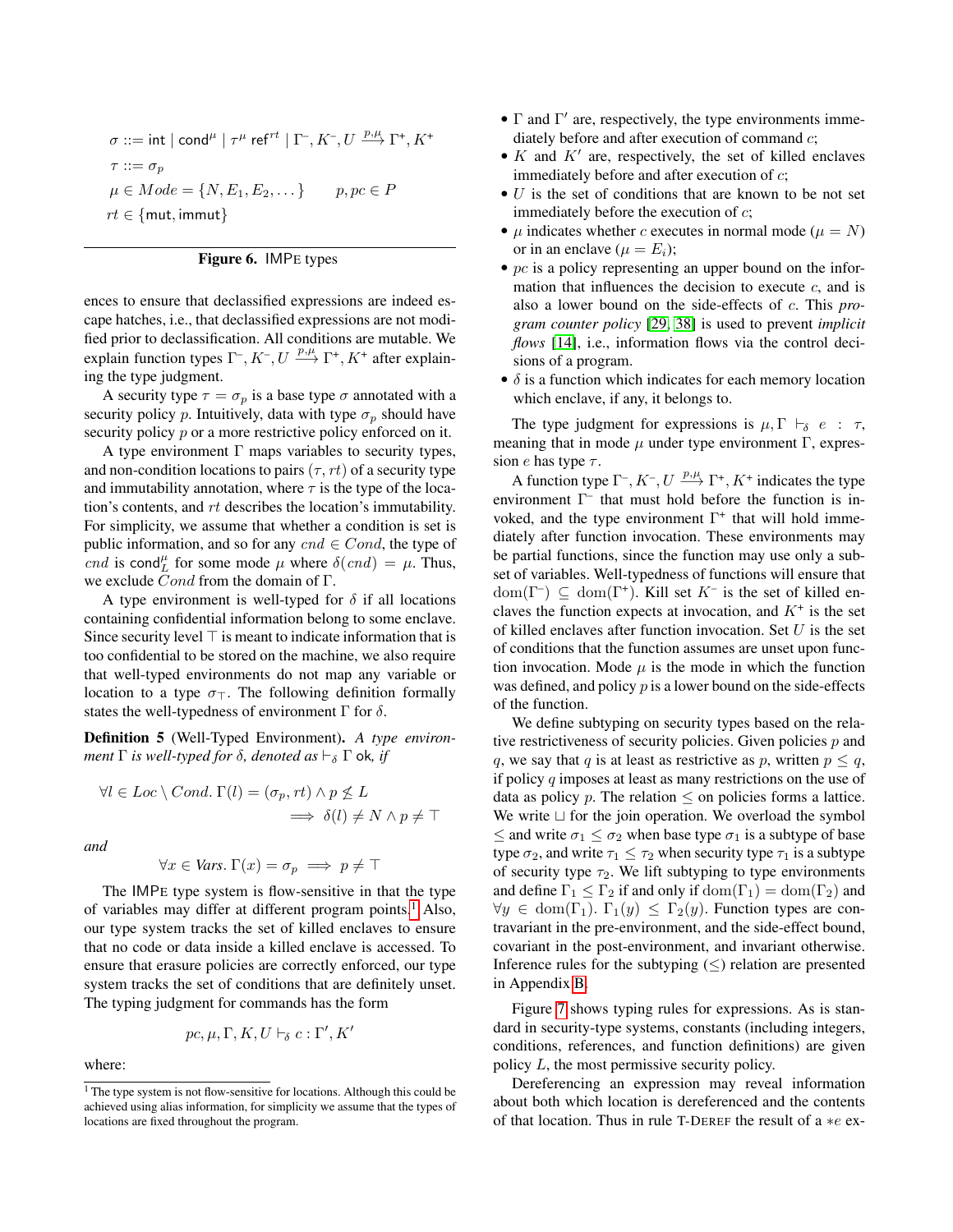|                                                                                                            | T-CND                                                                              |  |  |
|------------------------------------------------------------------------------------------------------------|------------------------------------------------------------------------------------|--|--|
| T-INT                                                                                                      | $\mu' = \delta(cnd)$                                                               |  |  |
|                                                                                                            | $cnd \in Cond$                                                                     |  |  |
| $\mu, \Gamma \vdash_{\delta} n : \mathsf{int}_L$                                                           | $\mu, \Gamma \vdash_{\delta} cnd : \mathsf{cond}^{\mu'}$                           |  |  |
| T-VAR                                                                                                      | T-LOC                                                                              |  |  |
| $\Gamma(x) = \sigma_p$                                                                                     | $\Gamma(l) = (\sigma_p, rt) \qquad \mu' = \delta(l)$<br>$l \in Loc \setminus Cond$ |  |  |
| $\mu, \Gamma \vdash_{\delta} x : \sigma_p$                                                                 | $\mu, \Gamma \vdash_{\delta} l : (\sigma_n^{\mu'} \operatorname{ref}^{rt})_I$      |  |  |
| <b>T-DEREF</b>                                                                                             | <b>T-ISUNSET</b>                                                                   |  |  |
| $\mu, \Gamma \vdash_{\delta} e\,:\, \sigma^{\mu'}_{p}$ ref $^{rt}$                                         | $\mu' = \delta(cnd)$ cnd $\in Cond$                                                |  |  |
| $\mu' \neq N \implies \mu = \mu'$                                                                          | $\mu' \neq N \implies \mu = \mu'$                                                  |  |  |
| $\mu, \Gamma \vdash_{\delta} *e : \sigma_{p \sqcup q}$                                                     | $\mu, \Gamma \vdash_{\delta}$ isunset $(cnd)$ : int $_L$                           |  |  |
| <b>T-FUNCTION</b>                                                                                          |                                                                                    |  |  |
| $p, \mu, \Gamma^-, K^-, U \vdash_{\delta} c : \Gamma^+, K^+$                                               |                                                                                    |  |  |
| $\mu, \Gamma \vdash_{\delta} \lambda^{\mu}.c : (\Gamma^-, K^-, U \xrightarrow{p,\mu} \Gamma^+, K^+)_r$     |                                                                                    |  |  |
| T-OP                                                                                                       |                                                                                    |  |  |
| $\mu, \Gamma \vdash_{\delta} e_1 : \mathsf{int}_p \qquad \mu, \Gamma \vdash_{\delta} e_2 : \mathsf{int}_q$ |                                                                                    |  |  |
| $\mu, \Gamma \vdash_{\delta} e_1 \oplus e_2 : \mathsf{int}_{p \sqcup q}$                                   |                                                                                    |  |  |

<span id="page-9-0"></span>

pression has a security policy that is at least as restrictive as the policy on the reference and the contents of the reference. The premise  $\mu' \neq N \implies \mu = \mu'$  (in both T-DEREF and T-ISUNSET) requires that locations in enclaves can be accessed only by code in the same enclave.

Most of the commands follow the standard security typing rules for an imperative language (including subsumption). The rules further ensure that killed enclaves are never accessed (premise  $\mu \notin K$  in many rules) and that enclave locations are accessed only by code in the appropriate enclave, that only public information (i.e., with security policy  $L$ ) can be accessed outside of enclaves (premise  $p \not\leq L \implies \mu' \neq N$  in many rules), and that the program does not store information at security level  $\top$  (premise  $p \neq \top$  in many rules). To ensure that kill sets are tracked precisely, we require that both branches of conditionals kill the same enclaves, and that the body of loops kill no enclaves. We also require functions that expect non-empty  $U$  to in an enclave. This prevents non-enclave attackers from violating the assumption on  $U$  when invoking a function.

Figure [8](#page-10-0) presents typing rules for commands.[2](#page-9-1) Rules T-SKIP, T-ASSIGN, T-SUB, T-SEQ, T-IF-ELSE, T-WHILE are mostly standard. Rule T-DECLASSIFY ensures that a declassification uses only immutable locations and has no variables (so that the value declassified is the same as the valuation of the expression in the initial memory, and so the expression is an escape hatch). This is enforced by premises hasNoVars( $e$ ) and allLocImmutable( $e$ ). The latter is formally defined as  $\forall l \in e \in l \notin Cond \wedge (\Gamma(l) = (\sigma_n, rt) \implies$  $rt =$  immut). To ensure that the decision to declassify information does not reveal information, we require that the program counter policy for a declassification is L. Note that the result of the declassification has policy  $L$  (i.e., variable x maps to  $\sigma_L$ ).

Rule T-OUTPUT ensures that the current security level enforced on both a value output to a channel, and the decision to perform the output, is permitted to be output  $(cur(p, U) \sqcup$  $cur(pc, U) \sqsubseteq \ell$ ).

Rule T-IF-ISUNSET is similar to T-IF-ELSE but is used when the branch condition tests whether a condition is unset. This allows the true branch to be type-checked under the assumption that condition cnd is unset, which improves precision, of, for example, output commands.

Rule T-ENCLAVE ensures that command enclave $(i, c)$  can be executed only in non-enclave mode  $\mu = N$ , and type checks c in mode  $E_i$  with an empty set of conditions that are assumed to be unset. This is to ensure that an attacker that can control non-enclave execution is unable to violate an assumption made by enclave code. Also, premise isVarLowContext( $\Gamma'$ ) ensures that at the end of the enclave code, all variables contain only information with policy L This ensures that at the end of execution of enclave code, there is no confidential information remaining in variables that could be leaked to an attacker.

Rule T-KILL requires that enclaves can only be killed by non-enclave code ( $\mu = N$ ). This reflects the operation of Intel's SGX enclaves. Since killing an enclave may be detectable by a non-enclave attacker, we ensure that the decision to kill an enclave relies on only non-confidential information ( $pc = L$ ). Premise  $E_i \notin K$  ensures that an enclave is not killed more than once.

Rule T-UPDATE is mostly standard, but like T-DEREF and T-ISUNSET, requires that locations in enclaves can be accessed only by code in the same enclave.

Rule T-SETCND checks that condition cnd can be set only if it is not currently assumed to be unset, i.e.,  $cnd \notin U$ .

Rule T-CALL ensures that the preconditions for calling the function are satisfied, namely that the kill set and unset conditions assumed by the function is equal to the current kill set and unset conditions, and that the assumptions of the function's type environment are satisfied ( $\forall y \in$  $dom(\Gamma^{-}), \Gamma(y) \leq \Gamma^{-}(y)$ . The program counter policy pc and the information revealed by which function to invoke  $(q)$  must be no more restrictive than p, the lower bound on the function's side effects. The premise  $U \neq \emptyset \implies \mu \neq N$ prevents a non-enclave active attacker from directly invoking a function and violating the assumption on set  $U$ . The type environment after the function call respects the function's post-environment:  $\forall y \in \text{dom}(\Gamma^+), \Gamma^+(y) \leq \Gamma_{out}(y)$ . Since

<span id="page-9-1"></span><sup>2</sup> For presentation purposes, these rules are non-algorithmic. They can be easily adapted to enable syntax-directed type-checking algorithms.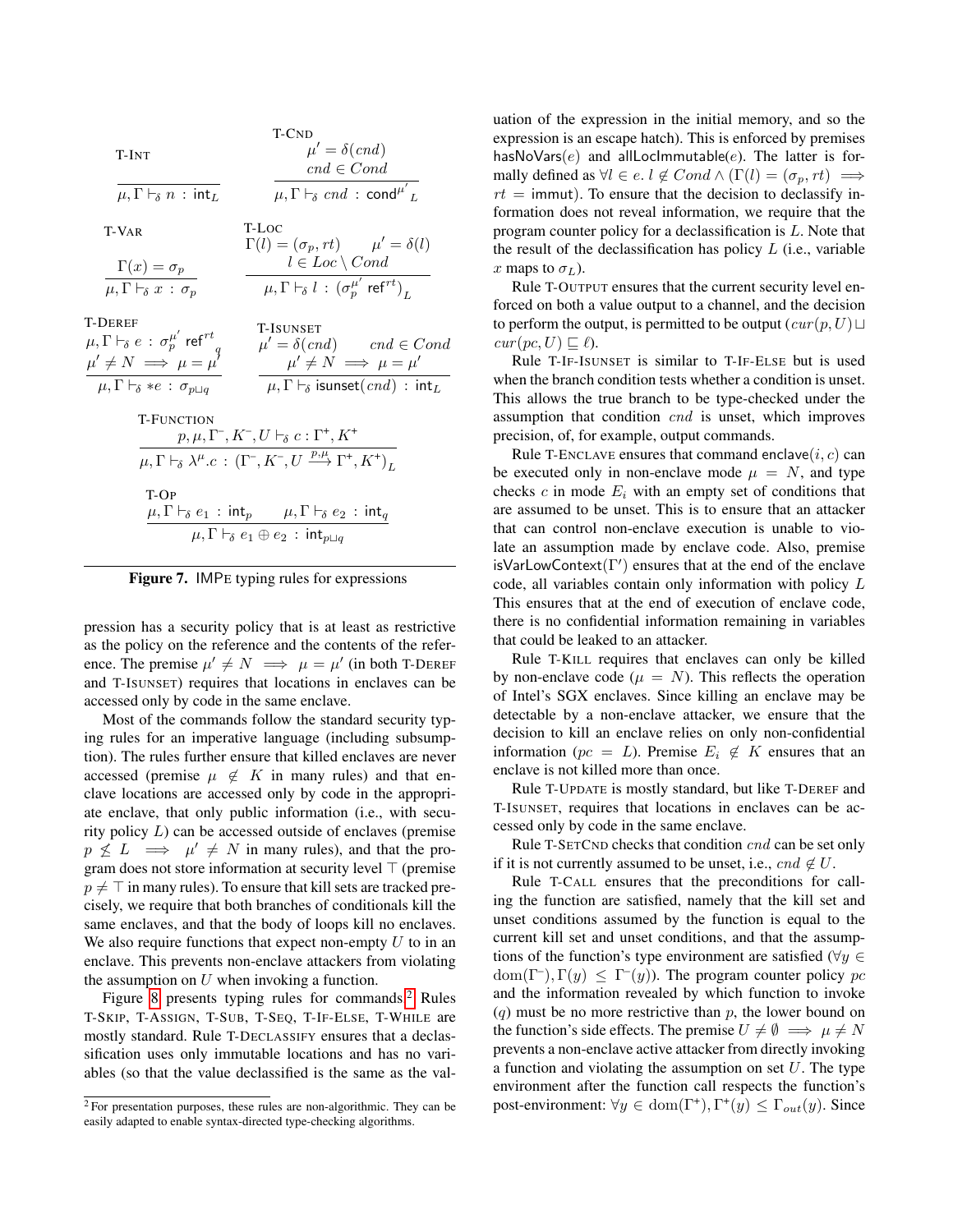

### <span id="page-10-0"></span>Figure 8. IMPE typing rules for commands

Γ – and Γ + are partial, we require that the types of variables not in  $dom(\Gamma^+)$  (which is a superset of  $dom(\Gamma^-)$ ) remain unchanged:  $\forall y \in \text{dom}(\Gamma) \setminus \text{dom}(\Gamma^+). \Gamma(y) = \Gamma_{out}(y).$ After the function invocation, the kill set is  $K^+$ .

*Type Soundness* Program execution starts with a known initial register file  $(r_{init})$  that maps all variables to constant zero. We say that type environment  $\Gamma$  corresponds to security specification  $\gamma$  if policies on locations agree with  $\gamma$  and  $\Gamma$ maps all variables to  $int_L$  (since  $r_{init}$  maps every variable to zero). Formally,  $\Gamma$  corresponds to security specification  $\gamma$  if  $\forall l \in \text{dom}(\gamma)$ .  $\gamma(l) = p \implies \Gamma(l) = \sigma_p$  and  $\forall x \in Vars. \Gamma(x) = \mathsf{int}_L.$ 

Given a type environment  $\Gamma$  that corresponds to a wellformed security specification  $\gamma$  and is also well-typed for  $\delta$ , the type system is sound. That is, a well-typed program is secure against all the attackers described in Section [3.3.](#page-7-3)

<span id="page-10-1"></span>**Theorem 1.** Let  $\gamma$  be a well-formed security specification *and*  $\Gamma$  *be a type environment that corresponds to*  $\gamma$  *and is*  $well-type d for \delta. If L, N, \Gamma, \emptyset, \emptyset \vdash_{\delta} c : \Gamma', K' then:$ 

- c *is secure at security level* L *for specification* γ *and semantics* ⇓*; and*
- c *is secure at security level* L *for specification* γ *and semantics*  $\downarrow_{N-chaos}$ *; and*
- *For all*  $I \subseteq \{E_1, E_2, \dots\}$ *, define*

$$
\gamma'(l) = \begin{cases} \gamma(l) & \text{if } \delta(l) \in I \\ L & \text{otherwise} \end{cases}
$$

*Command* c *is secure at security level* H *for specification*  $\gamma'$  and semantics  $\downarrow_{E_I \text{-chaos}}$ .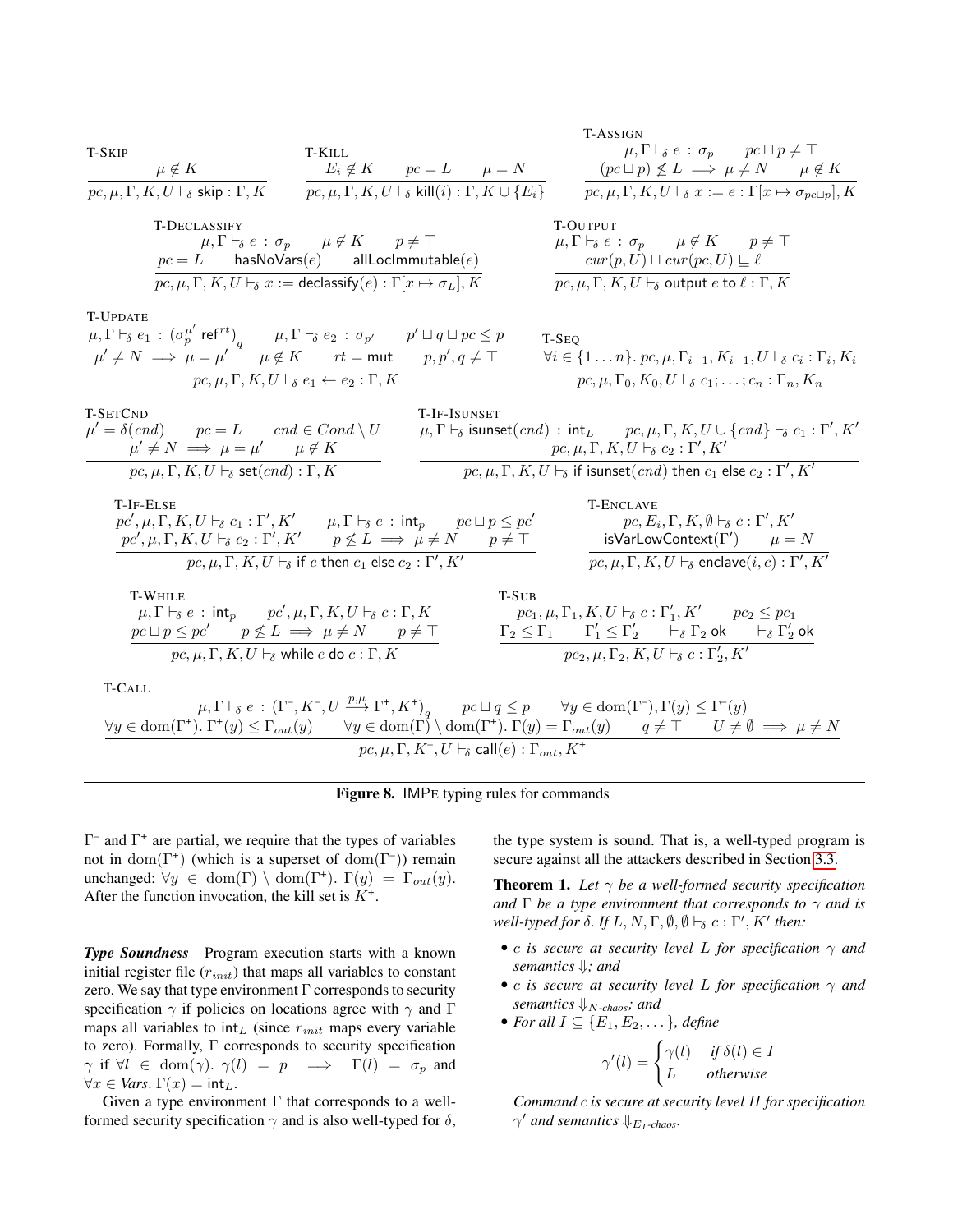```
e ::= n | x | e_1 \oplus e_2 | l | *e | isunset(cnd) | \lambda.cv ::= \lambda.c | n | lc ::= skip x := e \mid x := declassify(e) \mid e_1 \leftarrow e_2| output e to \ell | call(e) | set(cnd) | c_1; \ldots; c_n| if e then c_1 else c_2 | while e do cl \in Loc \hspace{0.5cm} Cond \subset Loc \hspace{0.5cm} end \in Cond\underline{\sigma} ::= \text{int} \mid \text{cond} \mid \underline{\tau} ref^{rt} \mid \mathcal{G}^{\neg}, U \stackrel{p}{\rightarrow} \mathcal{G}^+\underline{\tau} ::= \underline{\sigma}_prt \in \{mut, immut\}
```
<span id="page-11-2"></span>Figure 9. IMPS syntax and types

Note that for an enclave active attacker that can attack enclaves in set I only after those enclaves have been killed, Theorem [1](#page-10-1) states that command  $c$  is secure for security specification  $\gamma'$  derived from  $\gamma$ . Specification  $\gamma'$  is the same as  $\gamma$  for all locations placed in enclaves in I, but for all other locations does not enforce any security restrictions (i.e.,  $\gamma'(l) = L$  if  $\delta(l) \notin I$ ). That is, we can protect information placed in enclaves in *I* against an enclave active attacker characterized by semantics  $\downarrow E_1$ *-chaos*, but can not provide guarantees about information placed in other enclaves.

## <span id="page-11-0"></span>5. IMPS: a Non-Enclave Calculus

Enclaves are a powerful mechanism, but management of enclaves may be error prone and distract the programmer from implementing correct functionality. We present a language IMPS that is similar to IMPE but removes all enclave-related commands and abstractions and thus allows the programmer to focus on functionality and high-level security requirements. In Section [6](#page-11-1) we translate from IMPS to IMPE, automatically inferring appropriate enclaves.

The syntax for IMPS (Figure [9\)](#page-11-2) is similar to IMPE, except that functions are not annotated with mode and commands enclave( $i, c$ ) and kill( $i$ ) are removed. An IMPs configuration is a triple  $\langle c, r, m \rangle$  where r and m are a register file and memory, respectively, as defined in Section [2.3.](#page-3-1)

The large-step semantic judgment for IMPS has the form  $\langle c, r, m \rangle \Downarrow_s r'; m' \triangleright t'$ , meaning configuration  $\langle c, r, m \rangle$  executes and terminates with register file  $r'$  and memory  $m'$ and during execution produces trace  $t'$ . The judgment for expression evaluation is  $\langle e, r, m \rangle \Downarrow_s v$  and can be read as given register file  $r$  and memory  $m$ , expression  $e$  evaluates to value  $v$ . Inference rules for these judgments are straightforward, and similar to those of IMPE, although without any restrictions based on modes.

Types in IMPS (Figure [9\)](#page-11-2) are similar to those of IMPE. We underline types and type metavariables to distinguish them from IMPE types. Unlike IMPE, conditions and references do not have mode annotations, and function types have neither mode nor kill set annotations. We use  $G$  to denote type environments in IMPs. A type environment  $G$  is welltyped if it does not map any location to type  $\sigma_{\tau}$ . Similar to Γ, we say that type environment  $G$  corresponds to security specification  $\gamma$ , if G maps all variables to  $\frac{int}{L}$  and policies on locations agree with  $\gamma$ .

The type system is a simplified version of the IMPE type system. Judgment  $pc$ ,  $\mathcal{G}, U \vdash c : \mathcal{G}'$  means that command c is well-typed, where  $G$  and  $G'$  are the type environments immediately before and after execution of c, program counter policy pc is an upper bound on the information that influences the decision to execute  $c$ , and set  $U$  are conditions that are definitely unset.

Judgment  $G \vdash e : \underline{\sigma}_p$  means expression e has type  $\underline{\sigma}_p$  under type environment  $G$ . All typing rules are straightforward adaptations of the IMPE rules and are given in the accompanying technical report [\[20\]](#page-18-20).

## <span id="page-11-1"></span>6. Translation

We provide a translation of IMPS programs to IMPE that automatically places code and locations into enclaves. Our translation is constraint-based: a type-directed algorithm produces a set of constraints, and any solution to the constraints provides a well-typed IMPE program. We consider various criteria for choosing one translation over another.

#### 6.1 Constraint-based Translation

The constraints place restrictions on where locations may be placed (i.e., on the function  $\delta$ ), on kill sets, on mode annotations, and on which commands may be placed inside an enclave.

The constraints ensure that any location that contains confidential information (i.e., with a policy other than  $L$ ) is placed in an enclave, and that subsequent use of these locations is consistent (i.e., accessed only by code in the same enclave). The constraints also ensure that confidential data cannot be accessed in non-enclave mode, and also that enclaves are killed appropriately (i.e., no enclave is accessed after it is killed, and enclaves are killed at most once).

The translation judgment for commands has the form

$$
pc, \mathcal{G}, U, c, \mathcal{G}' \leadsto \mu, \Gamma, K, \delta, c', \Gamma', K'
$$

We ensure that if  $pc$ ,  $\mathcal{G}, U \vdash c : \mathcal{G}'$  for IMPs command c, then  $c'$  is the translated IMPE command such that, provided the constraints are satisfied,  $pc, \mu, \Gamma, K, U \vdash_{\delta} c : \Gamma', K'.$ 

Instead of the translation judgment explicitly producing a set of constraints, for brevity we present inference rules for the judgment such that constraints are implied by premises that restrict modes, mode annotations, kill sets, etc.

The translation judgment for expressions has the form  $\mathcal{G}, e, \underline{\sigma}_p \leadsto \mu, \Gamma, \delta, e', \sigma_p$  where e is an IMPs expression such that  $G \vdash e : \underline{\sigma}_p$  holds and  $e'$  is the translated IMPE expression such that, provided the constraints are satisfied,  $\mu, \Gamma \vdash_{\delta} e' : \sigma_p$  holds.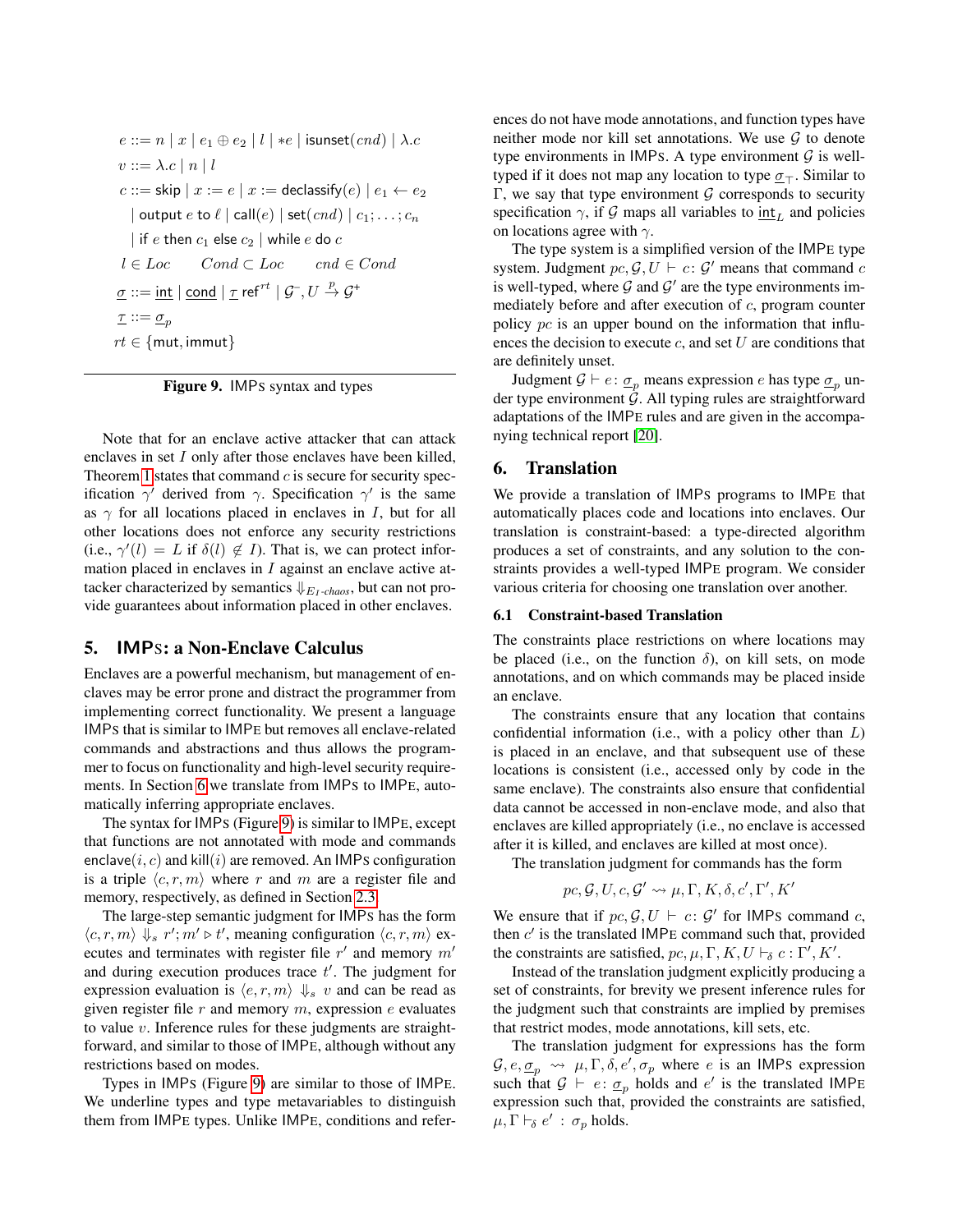$$
\begin{array}{ll}\n\hline\n\text{int} \quad \frac{g}{\text{top}} \quad \frac{y}{\text{top}} \quad \frac{g}{\text{top}} \quad \frac{y}{\text{top}} \quad \sigma \\
\frac{g}{\text{top}} \quad \frac{y}{\text{top}} \quad \frac{g}{\text{top}} \quad \frac{y}{\text{top}} \quad \frac{g}{\text{top}}}{\text{top}} \quad \frac{g}{\text{top}} \quad \frac{y}{\text{top}} \quad \frac{g}{\text{top}}}{\text{top}} \quad \frac{g}{\text{top}} \quad \frac{y}{\text{top}} \quad \frac{g}{\text{top}}}{\text{top}} \quad \frac{g}{\text{top}} \quad \frac{y}{\text{top}} \quad \frac{g}{\text{top}}}{\text{top}} \quad \frac{g}{\text{top}} \quad \frac{y}{\text{top}} \quad \frac{g}{\text{top}}}{\text{top}} \quad \frac{g}{\text{top}} \quad \frac{y}{\text{top}} \quad \frac{g}{\text{top}} \quad \frac{y}{\text{top}}}{\text{top}} \quad \frac{g}{\text{top}} \quad \frac{y}{\text{top}} \quad \frac{g}{\text{top}} \quad \frac{y}{\text{top}}}{\text{top}} \quad \frac{g}{\text{top}} \quad \frac{y}{\text{top}} \quad \frac{g}{\text{top}} \quad \frac{y}{\text{top}}}{\text{top}} \quad \frac{g}{\text{top}} \quad \frac{y}{\text{top}} \quad \frac{y}{\text{top}} \quad \frac{y}{\text{top}}}{\text{top}} \quad \frac{g}{\text{top}} \quad \frac{y}{\text{top}} \quad \frac{y}{\text{top}} \quad \frac{y}{\text{top}}}{\text{top}} \quad \frac{g}{\text{top}} \quad \frac{y}{\text{top}} \quad \frac{y}{\text{top}}}{\text{top}} \quad \frac{g}{\text{top}} \quad \frac{y}{\text{top}} \quad \frac{y}{\text{top}}}{\text{top}} \quad \frac{g}{\text{top}} \quad \frac{y}{\text{top}} \quad \frac{y}{\text{top}} \quad \frac{y}{\text{top}}}{\text{top}} \quad \frac{g}{\text{top}} \quad \frac{y}{\text{top}} \quad \frac{y}{\text{top}} \quad \frac{y}{\text{top}}}{\
$$

<span id="page-12-0"></span>Figure 10. Type translation rules

The judgment for translating base types is  $\sigma \stackrel{typ}{\leadsto_{\delta}} \sigma$ . It states that an IMPs base type  $\sigma$  is translated to an IMPE base type  $\sigma$ . It is parametrized by  $\delta$  to ensure that type environments for functions types are translated appropriately.

Figure [10](#page-12-0) shows the type translation. In the rule for type environments, premise  $\forall l \in \text{dom}(\mathcal{G})$ .  $\mathcal{G}(l) = (\underline{\sigma}_p, rt) \land p \not\leq 0$  $L \implies \delta(l) \neq N$  ensures that all confidential locations have appropriate enclave assignments (even if these locations are not used by the program).

Figure [11](#page-13-0) shows the translation for expressions. Translation for expressions proceeds by first translating the types. They enforce the invariant that a location in enclave  $E_i$ is accessed in the same mode  $E_i$ . Rules TR-INT, TR-VAR, TR-LOC, TR-CND, and TR-OP are straightforward.

Rule TR-DEREF translates a dereference expression, The premise  $\mu' \neq N \implies \mu = \mu'$  generates a conditional constraint such that if the dereferenced location is in an enclave  $(\mu' \neq N)$  then the expression is evaluated in the same enclave ( $\mu = \mu'$ ). Similarly, rule TR-ISUNSET ensures that if a condition location is dereferenced, then the mode in which the expression is evaluated is appropriate.

Rule TR-FUNCTION requires that if the post type environment Γ<sup>+</sup> has any variables with policies more restrictive than L ( $\neg$ isVarLowContext( $\Gamma^+$ )), then the function is defined in an enclave ( $\mu \neq N$ ). Intuitively, any data left in variables at the end of the function invocation may be observable by the code that invoked the function. If that data includes confidential information, then the function should not be invoked by non-enclave code.

Figure [12](#page-14-0) shows the inference rules for translating commands. Most of these rules are straightforward and closely follow the premises of the corresponding typing rules. Premise  $\mu \notin K$  occurs in many of the rules, and ensures that code in killed enclaves cannot be executed.

Rule TR-SEQ drives the entire translation. Intuitively, given a sequence  $c_1; \ldots; c_n$ , it translates each sub-command  $c_i$  by assigning them a different mode variable  $\mu_i$ . If the

translation infers that  $\mu_0 = N$  but  $\mu_i \neq N$ , then the translated sub-command  $c_i$  is placed inside an enclave. Variable  $K_i$  is the kill set immediately before the execution of  $c'_i$ ,  $K'_i$ is the kill set immediately after the execution of  $c_i'$ , and  $K_i''$ is the set of enclaves (if any) that can be safely killed after executing  $c'_i$ . Thus, we have that  $K_{i+1} = K'_i \cup K''_i$ .

Constraint  $K_i' \cap K_i'' = \emptyset$  ensures that an enclave is not killed more than once. Constraint  $\mu_0 \neq N \implies (\mu_0 =$  $\mu_i \wedge K''_i = \emptyset$  states that if sequence executes entirely in an enclave ( $\mu_0 \neq N$ ) then all sub-commands are in the same enclave and no enclaves are killed. Constraint  $\mu_i \neq N \wedge \mu_i =$  $\mu_{i+1} \implies K''_i = \emptyset$  ensures that no enclave can be killed between sequences executing in same enclave.

Constraint  $\mu_i \neq N \wedge (\mu_i \neq \mu_{i+1} \vee K''_i \neq \emptyset) \implies$ isVarLowContext( $\Gamma_i$ ) ensures that if execution exits an enclave (i.e., if command  $c_i$  executes in an enclave, but the sequence itself is not in an enclave) then no variables contain confidential information when the enclave exits. This is required to enforce typing rule T-ENCLAVE. Notice that an enclave exit after command  $c_i$  does not necessarily mean that  $\mu_{i+1} = N$ . It may signal the start of a different enclave, hence we also state  $\mu_i \neq \mu_{i+1}$  in the antecedent.

Rule TR-SEQ uses utility function processSeqOutput which inserts enclave and kill commands appropriately into the translation. Intuitively, enclave is introduced for a command  $c_i'$  if there is a mode change. Command kill $(j)$  is inserted after command  $c'_i$  if  $j \in K''_i$ . Pseudo code for processSeqOutput is presented in Appendix [C.](#page-19-4)

Rule TR-IF-ELSE requires that same sets of enclaves are killed in both the branches. Also, if variables contain confidential information on exit of either branch, then the outer mode should not be normal. Rule TR-IF-ISUNSET always places the command in an enclave to ensure that the premises of typing rule T-IF-ISUNSET are met. Rule TR-WHILE requires that no enclave is killed in the loop body. Rule TR-CALL requires that if set  $U$  is non-empty, then the function is defined in an enclave.

*Soundness of Translation* Successful translation of welltyped IMPS program produces a well-typed IMPE program.

Theorem 2 (Soundness of Translation). *Let* G *be a welltyped* IMPS *environment and* Γ *be an* IMPE *environment that is well-typed for*  $\delta$ *. For all commands*  $c \in$  IMPs, *if*  $pc, \mathcal{G}, U \vdash c : \mathcal{G}'$  and  $pc, \mathcal{G}, K, c, \mathcal{G}' \leadsto \mu, \Gamma, U, \delta, c', \Gamma', K'$ *then*  $pc, \mu, \Gamma, K, U \vdash_{\delta} c' : \Gamma', K'$ 

Given a well-typed IMPs program and environment  $G$ , if the translation is successful using an IMPE environment Γ that is well-typed for  $\delta$ , then the translated IMPE program is also well-typed. Since a well-typed IMPE program is secure (Theorem [1\)](#page-10-1), the translation thus guarantees security against all the attackers described earlier.

Note that well-typedness of the translated program is contingent on the success of translation. The only way that translation will fail is if predicate is VarLowContext( $\Gamma'$ ) does not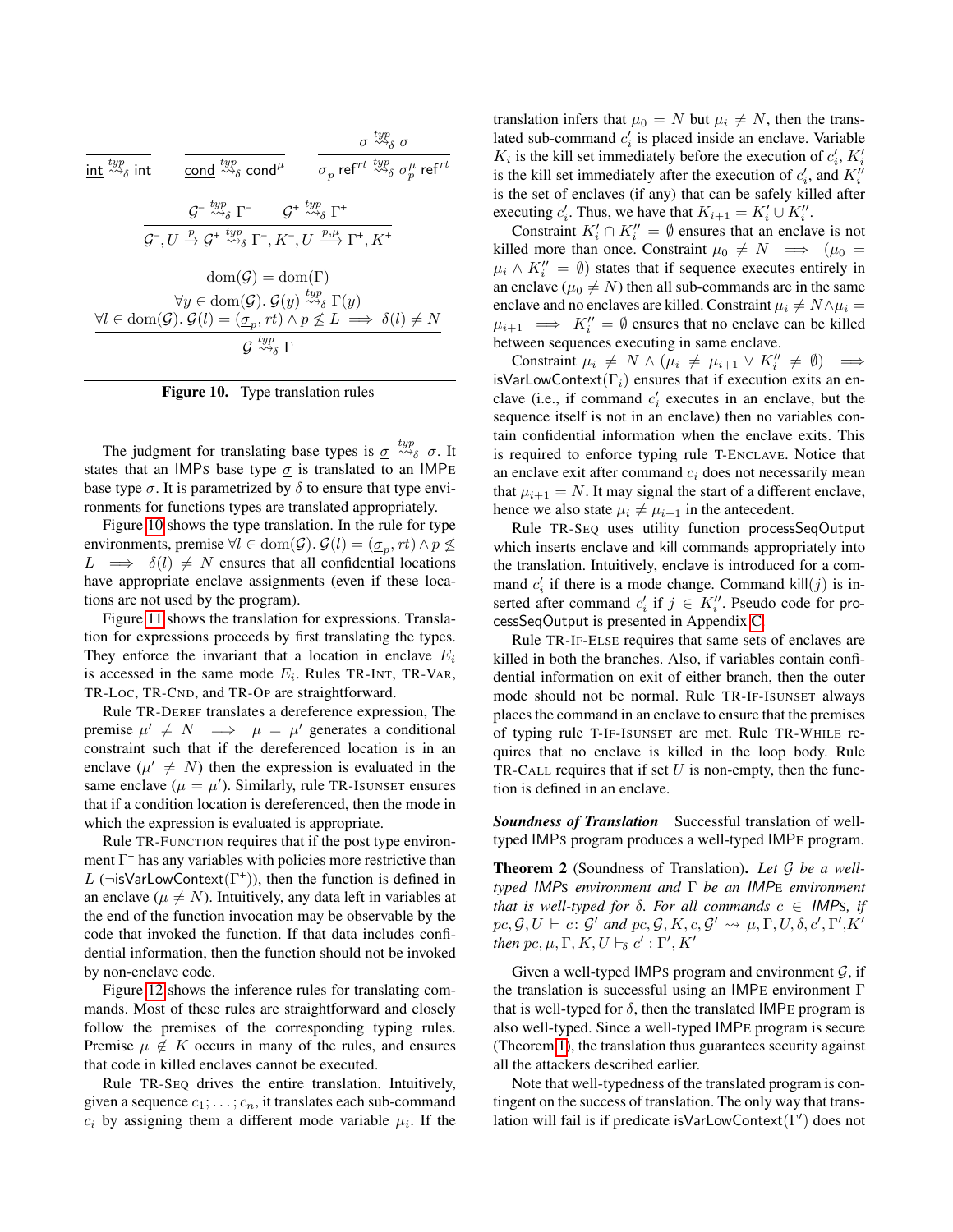

#### <span id="page-13-0"></span>Figure 11. Translation of expressions

hold for Γ' at enclave exit, i.e., a variable contains confidential information when the enclave exits. This is because the trivial solution of putting all code and data inside a single enclave will succeed provided there is no confidential information left in variables at the end of the program. One approach to ensure translation always succeeds is to add a semanticspreserving transformation that zeroes-out variables as soon as they are dead.

#### 6.2 Constraint Solution and Optimization

The constraints used in the translation of IMPS programs to IMPE can be expressed as a Boolean SAT instance, assuming that the mode set  $Mode = \{N, E_1, E_2, \dots\}$  is of a fixed finite size. Specifically, the constraints restrict modes of locations and code, and kill sets (which are sets of enclaves). All constraints generated during translation can be encoded straightforwardly in a SAT formula. For a program of size  $n$ with m locations where  $|Mode| = k$ , the size of SAT formula is  $O((n+m)^2 + nk)^3$  $O((n+m)^2 + nk)^3$ 

There may be many possible translations of a given IMPS program without any of them being clearly the "best" translation. Naively, we could try to place the entire program and all locations in a single enclave. However, even if successful, this is not always desirable for at least two reasons. First, an enclave may have size restrictions and a program can be too large to fit.<sup>[4](#page-13-2)</sup> Second, even if the program can fit inside an enclave, it may be desirable to have as little code as possible in enclaves, to reduce the trusted computing base (i.e., the code that must be assumed to be correct; security for a non-enclave active attacker assumes that enclave code does not contain exploitable vulnerabilities).

There are several possible criteria for comparing the quality of translations, including minimizing the code and data inside enclaves (which corresponds to minimizing the trusted computing base (TCB)), reducing the lifetime of confidential data by killing enclaves as soon as possible, or min-imizing the performance penalty of enclaves.<sup>[5](#page-13-3)</sup>

We can cast our translation as a constraint optimization problem that optimizes an objective function that approximates TCB-size, lifetime of enclaves, performance penalty, or a combination of these.

A *pseudo-Boolean function*  $f: \{0, 1\}^n \rightarrow \mathbb{R}$  is a realvalued function of a finite number of 0-1 valued variables [\[8\]](#page-18-21). A *pseudo-Boolean constraint* is an equality or inequality between pseudo-Boolean functions. *Pseudo-Boolean optimization* (PBO) optimizes a pseudo-Boolean function subject to pseudo-Boolean constraints. PBO is 0-1 multilinear integer programming and is NP-hard [\[8\]](#page-18-21). We can encode the SAT formula for a translation as a pseudo-Boolean constraint and express TCB size and performance as pseudo-Boolean functions to be minimized.

We can compute the TCB cost by counting the number of non-sequence commands placed in enclaves.

Killing an enclave as soon as possible reduces the window of vulnerability. This can be achieved by maximizing the size of kill sets at all program points, which effectively kills enclaves as soon as possible. Moreover, we can facilitate killing enclaves as early as possible by using more en-

<span id="page-13-1"></span><sup>&</sup>lt;sup>3</sup> Intuitively,  $(n + m)$  mode variables, pairs of which are constrained to be either equal or different are generated, resulting in at most  $(n + m)^2$ constraints. Additionally, nk kill set constraints (e.g.,  $K_{i+1} = K_i' \cup K_i''$ in TR-SEQ) are generated. Thus the size of the SAT formula is  $O((n +$  $(m)^{2} + nk$ ).

<span id="page-13-2"></span> $4$  On some models, SGX enclaves have a maximum size of  $2^{31}$  bits [\[25\]](#page-18-4).

<span id="page-13-3"></span><sup>&</sup>lt;sup>5</sup> In Intel SGX, entering or exiting an enclave flushes all TLB entries [\[25\]](#page-18-4).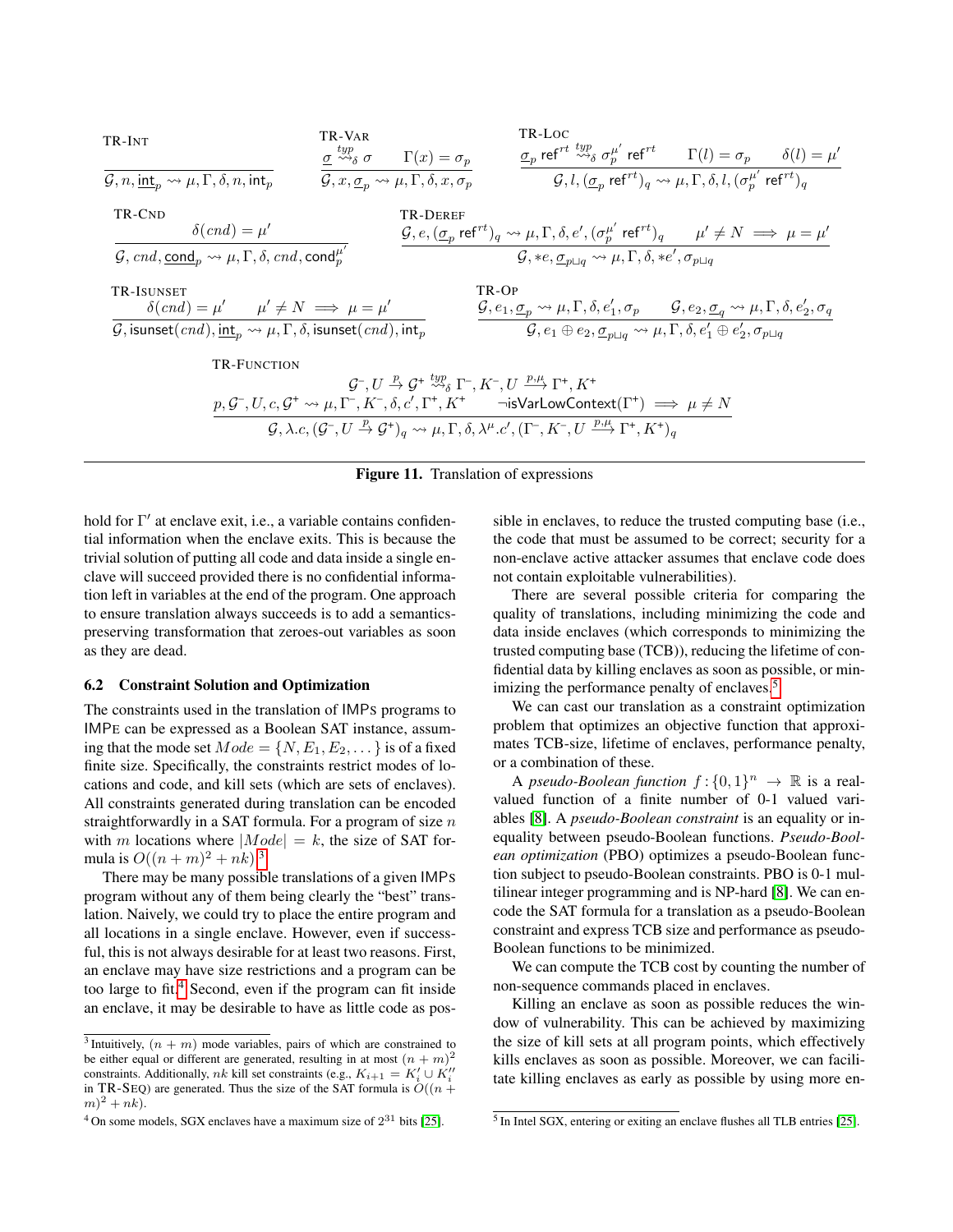TR-ASSIGN

$$
\begin{array}{ccc}\n\text{TR-SKIP} & \mathcal{G} \stackrel{typ}{\leadsto_{\delta}} \Gamma & \mathcal{G}, e, \mathcal{G}_q \leadsto \mu, \Gamma, \delta, e', \sigma_q \\
\mathcal{G} \stackrel{typ}{\leadsto_{\delta}} \Gamma & \mu \notin K & \quad (pc \sqcup q) \not\leq L \implies \mu \neq N & \mu \notin K \\
\hline\npc, \mathcal{G}, U, \text{skip}, \mathcal{G} \leadsto \mu, \Gamma, K, \delta, \text{skip}, \Gamma, K & \overline{pc}, \mathcal{G}, U, x := e, \mathcal{G}[x \mapsto \underline{\sigma}_{pc \sqcup q}] \leadsto \mu, \Gamma, K, \delta, x := e', \Gamma[x \mapsto \sigma_{pc \sqcup q}], K\n\end{array}
$$

TR-DECLASSIFY

$$
\begin{array}{cc} \mathcal{G} \stackrel{typ}{\leadsto_{\delta}} \Gamma & \mathcal{G}, e, \underline{\sigma}_q \leadsto \mu, \Gamma, \delta, e', \sigma_q \\ (pc \sqcup q) \not\leq L \implies \mu \neq N & \mu \notin K \\ \overline{L, \mathcal{G}, U, x := \mathsf{declassify}(e), \mathcal{G}[x \mapsto \underline{\sigma}_L] \leadsto \mu, \Gamma, K, \delta, x := \mathsf{declassify}(e'), \Gamma[x \mapsto \sigma_L], K} \end{array}
$$

TR-OUTPUT

TR-UPDATE

$$
G, e, \underline{\sigma}_p \leadsto \mu, \Gamma, \delta, e', \sigma_p
$$
  
\n
$$
G \stackrel{typ}{\leadsto_{\delta}} \Gamma
$$
\n
$$
F \stackrel{top}{=} K
$$
\n
$$
G \stackrel{top}{\leadsto_{\delta}} \Gamma
$$
\n
$$
F \stackrel{per}{=} K
$$
\n
$$
F \stackrel{top}{=} \mu \notin K
$$
\n
$$
F \stackrel{per}{=} \mu \notin K
$$
\n
$$
F \stackrel{per}{=} \mu \notin K
$$
\n
$$
F \stackrel{per}{=} \mu \notin K
$$
\n
$$
F \stackrel{per}{=} \mu \notin K
$$
\n
$$
F \stackrel{per}{=} \mu \notin K
$$
\n
$$
F \stackrel{per}{=} \mu \notin K
$$

$$
\overline{pc, \mathcal{G}, U, \text{output } e \text{ to } \ell, \mathcal{G} \leadsto \mu, \Gamma, K, \delta, \text{output } e' \text{ to } \ell, \Gamma, K}
$$

$$
\begin{array}{ll}\n\text{TR-UPDATE} & \text{TR-}\mathsf{SPQ} \\
\mathcal{G}_i \stackrel{typ}{\leadsto_{\delta}} \Gamma_i & pc, \mathcal{G}_{i-1}, U, c_i, \mathcal{G}_i \leadsto \mu_i, \Gamma_{i-1}, K_i, \delta, c'_i, \Gamma_i, K'_i \\
\forall i \in \{1 \dots n\}. K_{i+1} = K'_i \cup K''_i & K''_i \cap K'_i = \emptyset \\
\mathcal{G}, e_1, \sigma_p \mathsf{ref}^{rt}_q \leadsto \mu, \Gamma, \delta, e'_1, \sigma_p^{\mu'} \mathsf{ref}^{rt}_q & \mu_i \neq N \rightarrow (\mu_0 = \mu_i \land K''_i = \emptyset) & \mu \notin K_1 \\
\mathcal{G}, e_2, \sigma_{p'} \leadsto \mu, \Gamma, \delta, e'_2, \sigma_{p'} & \mu_i \neq N \land (\mu_i \neq \mu_{i+1} \lor K''_i \neq \emptyset) \implies \text{isVarLowContext}(\Gamma_i) \\
\mathcal{G}^{typ}_{\leadsto_{\delta}} \Gamma & \mu' \neq N \implies \mu = \mu' & \mu \notin K \\
pc, \mathcal{G}, U, e_1 \leftarrow e_2, \mathcal{G} \leadsto \mu, \Gamma, K, \delta, e'_1 \leftarrow e'_2, \Gamma, K & \mathcal{P}, \mathcal{G}_0, U, c_1; \dots; c_n, \mathcal{G}_n \leadsto \mu_0, \Gamma_0, K_1, \delta, c', \Gamma_n, K_{n+1}\n\end{array}
$$

### TR-IF-ELSE

$$
\underbrace{g \stackrel{typ}{\leadsto_{\delta}} \Gamma \qquad \mathcal{G}, e, \underbrace{\text{int}_{p} \leadsto \mu, \Gamma, \delta, e', \text{int}_{p}}_{pc', \mathcal{G}, U, c_2, \mathcal{G'} \leadsto \mu, \Gamma, K, \delta, c'_2, \Gamma', K'} p c \sqcup p \leq pc' \qquad (\neg \text{isVarLowContext}(\Gamma') \lor p \not\leq L) \implies \mu \neq N \qquad \mu \notin K} \\ \underbrace{pc, \mathcal{G}, U, \text{if } e \text{ then } c_1 \text{ else } c_2, \mathcal{G'} \leadsto \mu, \Gamma, K, \delta, \text{if } e' \text{ then } c'_1 \text{ else } c'_2, \Gamma', K'}_{pc, \mathcal{G}, U, \text{if } e \text{ then } c_1 \text{ else } c_2, \mathcal{G'} \leadsto \mu, \Gamma, K, \delta, \text{if } e' \text{ then } c'_1 \text{ else } c'_2, \Gamma', K'}
$$

TR-IF-ISUNSET

$$
\begin{array}{cc}\mathcal{G} \stackrel{typ}{\leadsto_{\delta}} \Gamma & \mathcal{G}, \text{isunset}(cnd), \underline{\mathsf{int}}_L \leadsto \mu, \Gamma, \delta, \text{isunset}(cnd), \mathsf{int}_L\\ \underline{pc}, \mathcal{G}, U \cup \{cnd\}, c_1, \mathcal{G}' \leadsto \mu, \Gamma, K, \delta, c_1', \Gamma', K' \qquad pc, \mathcal{G}, U, c_2, \mathcal{G}' \leadsto \mu, \Gamma, K, \delta, c_2', \Gamma', K' \qquad \mu \notin \{N\} \cup K\\ \underline{pc}, \mathcal{G}, U, \text{if isunset}(cnd) \text{ then } c_1 \text{ else } c_2, \mathcal{G}' \leadsto \mu, \Gamma, K, \delta, \text{if isunset}(cnd) \text{ then } c_1' \text{ else } c_2', \Gamma', K'\end{array}
$$

$$
\mathcal{G} \stackrel{typ}{\leadsto_{\delta}} \Gamma \qquad \mathcal{G}, e, \underline{\text{int}}_p \leadsto \mu, \Gamma, \delta, e', \text{int}_p \qquad pc', \mathcal{G}, U, c, \mathcal{G} \leadsto \mu, \Gamma, K, \delta, c', \Gamma, K
$$
  
\nTR-WHILE\n
$$
\frac{(\neg \text{isVarLowContext}(\Gamma) \lor p \not\leq L) \implies \mu \neq N \qquad pc \leq pc'}{pc, \mathcal{G}, U, \text{while } e \text{ do } c, \mathcal{G} \leadsto \mu, \Gamma, K, \delta, \text{while } e' \text{ do } c', \Gamma, K}
$$

$$
\begin{array}{cccc}\n & \mathcal{G} \stackrel{typ}{\leadsto} \Gamma & \mathcal{G}_{out} \stackrel{typ}{\leadsto} \Gamma_{out} \\
 & \mathcal{G}, e, \mathcal{G}^-, U \stackrel{p}{\rightarrow} \mathcal{G}^+ \leadsto \mu, \Gamma, \delta, e', \Gamma^-, K^-, U \stackrel{p,\mu}{\rightarrow} \Gamma^+, K^+ \\
 & \forall y \in \text{dom}(\Gamma^+), \Gamma^+(y) \leq \Gamma_{out}(y) \\
 & \forall y \in \text{dom}(\Gamma^-), \Gamma(y) \leq \Gamma^-(y) \\
 & \mathcal{G}_1 \stackrel{typ}{\leadsto} \Gamma_1 & \mathcal{G}_1' \stackrel{typ}{\leadsto} \Gamma_1' \\
 & \mathcal{G}_1 \stackrel{typ}{\leadsto} \Gamma_1 & \mathcal{G}_1' \stackrel{typ}{\leadsto} \Gamma_1' \\
 & \mathcal{G}_1 \stackrel{typ}{\leadsto} \Gamma_1 & \mathcal{G}_1' \stackrel{typ}{\leadsto} \Gamma_1' \\
 & \mathcal{G}_1 \stackrel{typ}{\leadsto} \Gamma_1 & \mathcal{G}_1' \stackrel{typ}{\leadsto} \Gamma_1' \\
 & \mathcal{G}_1 \stackrel{typ}{\leadsto} \Gamma_1 & \mathcal{G}_1' \stackrel{typ}{\leadsto} \Gamma_1' \\
 & \mathcal{G}_1 \stackrel{typ}{\leadsto} \Gamma_1 & \mathcal{G}_1' \stackrel{typ}{\leadsto} \Gamma_1' \\
 & \mathcal{G}_1 \stackrel{typ}{\leadsto} \Gamma_1 & \mathcal{G}_1' \stackrel{typ}{\leadsto} \Gamma_1' \\
 & \mathcal{G}_2 \stackrel{typ}{\leadsto} \Gamma_2 & \mathcal{G}_2' \stackrel{typ}{\leadsto} \Gamma_2 \\
 & \mathcal{G}_2 \stackrel{typ}{\leadsto} \Gamma_2 & \mathcal{G}_2' \stackrel{top}{\leadsto} \Gamma_1 \\
 & \mathcal{G}_2 \stackrel{top}{\leadsto} \Gamma_1 & \mathcal{G}_2' \stackrel{top}{\leadsto} \Gamma_1 \\
 & \mathcal{G}_2 \stackrel{top}{\leadsto} \Gamma_2 & \mathcal{G}_2' \stackrel{top}{\leadsto} \Gamma_2 \\
 & \mathcal{G}_2 \stackrel{top}{\leadsto} \Gamma_1 & \mathcal{G}_2' \stackrel{top}{\leadsto} \Gamma_1 \\
 & \mathcal{G}_2 \stackrel
$$

<span id="page-14-0"></span>Figure 12. Translation for commands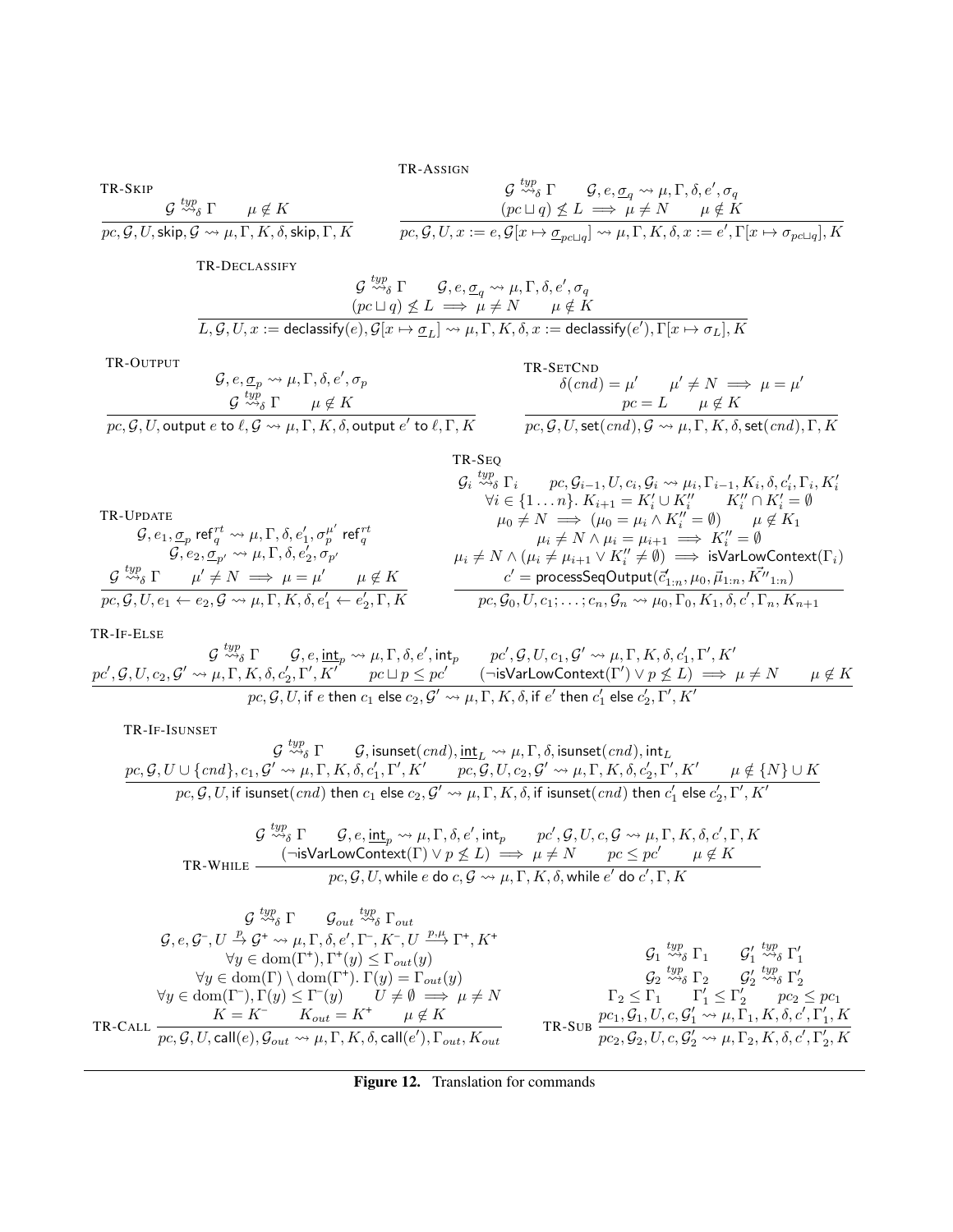claves, i.e., partitioning code and data into enclaves at fine granularity. This is also optimized by maximizing the size of kill sets. Note that to avoid spuriously putting public data into enclaves to increase the total number of enclaves that can be killed, we require that each killed enclave has at least some confidential data stored in it.

Enclave entry and exit is expensive and penalizes the runtime performance. Although we have not implemented it, we could approximate the run-time cost using a Control Flow Graph (CFG) and approximating how frequently execution enters and exits enclaves.

## 7. Comparison with SGX

Although there are several hardware-enforced enclave-like mechanisms, IMPE is most heavily influenced by SGX. We discuss how IMPE relates to SGX.

First, we assume that enclaves are isolated from each other: code in enclave  $E_i$  can not access memory in enclave  $E_j$  when  $i \neq j$ . SGX does enforce this via an access control mechanism, but uses a single encryption key to protect the contents of *all* enclaves. Some enclave mechanisms (such as TrustZone) do not provide multiple enclaves.

Second, we assume that once an enclave is killed, the contents of the enclave can never be recovered, thus providing forward secrecy. However, the current design of SGX bases access control decisions on the *initial measurement* of an enclave. That is, if another enclave is created that has the exact same initial contents as the killed enclave, a replay attack may be possible, whereby the new enclave decrypts memory pages from the killed enclave.

Third, our model assumes inputs to an execution are provided in the initial memory and output channels exist for security levels  $L$  and  $H$ . Our model can be easily modified to use channels for input instead of the initial memory. Secure channels from an SGX enclave to remote parties can be straightforwardly implemented using cryptographic mechanisms. However, SGX currently provides little support for secure output to local devices and no support for secure local input, possibly making it unsuitable for, e.g., securely checking a locally-entered password. However, support for secure local I/O is emerging, such as TrustZone's Trusted User Interface [\[17\]](#page-18-22). This supports our modeling choice to allow the enclave to receive and send confidential information, which can represent (remote or local) secure I/O.

## <span id="page-15-0"></span>8. Evaluation

We implement six case studies (many inspired by related work [\[7,](#page-18-2) [16,](#page-18-23) [34,](#page-19-5) [36\]](#page-19-6)) to evaluate the expressiveness of security policies, and the translation from IMPS to IMPE. The translator and case studies are available online [\[19\]](#page-18-24). All case studies are implemented as (well-typed) IMPS programs which translate successfully to IMPE programs. Thus all case studies are secure against passive, enclave, and nonenclave active attackers.

We extend the calculi with strings, pairs, and arrays. The types of IMPE and IMPS are extended as follows.

$$
\sigma ::= \dots \mid \text{string} \mid \sigma_1 \times \sigma_2 \mid \tau^{\mu} \mid \mid^{\tau t}
$$

$$
\underline{\sigma} ::= \dots \mid \text{string} \mid \underline{\sigma}_1 \times \underline{\sigma}_2 \mid \underline{\tau} \mid \mid^{\tau t}
$$

An array is a sequence of locations with the constraint that all elements of the array are in the same enclave (or all elements are in no enclave). IMPE array type  $\tau^{\mu}$   $\vert\vert^{rt}$  indicates an array that contains values of type  $\tau$ , mode  $\mu$  indicates in which enclave (if any) the array is placed and  $rt$  indicates if the contents of array are mutable. The IMPS array type is similar except that there is no mode annotation. Types for strings and pairs are straightforward.

*Password Authentication* Recall the password authentication example (with declassification) from Section [3.2.](#page-5-0) Consider an IMPS version (i.e., without any enclave annotations). Translating it with our tool gives the following.

```
enclave(1, status := declassify(*password = *guess));kill(1); set(end); output status to L
```
The translation assigns enclave  $E_1$  to locations password and guess (i.e., translated locations have types password :  $\int_H^{E_1}$  ref<sup>immut</sup> and guess :  $\int_H^{E_1} \frac{1}{2} \, dt$  ref<sup>immut</sup>). The declassification is placed inside  $E_1$  because it reads password and guess. The translation kills the enclave immediately after exiting the enclave. This is as early as possible, thus minimizing the window of vulnerability.

*Private Browsing* A private session of a web browser allows a user to browse the web with the assurance that the browsing history cannot be retrieved after the private session has ended. However, private browsing implementations are error prone, and many leak information from private sessions [\[1,](#page-17-0) [33\]](#page-18-25). We model a private browsing session where the user starts a private session, browses, then ends the session. The security requirement can be expressed as an erasure policy that states that all private browsing data (and data derived from it) should be erased when a condition marking the end of the session is set.

Since our calculi model input as the initial memory, we assume that the initial memory contains the user's input to the private session (e.g., an array of URLs to visit). The user's input has erasure policy  $H^{end} \nearrow T$ , where condition end is set at the end of the private session. During the private session, output is sent to channel H. Once the session ends, we model normal browsing by output to channel L.

Translation assigns enclave  $E_1$  to all the locations containing the user's input to the private session. It also places all code related to the private browsing session inside enclave  $E_1$  and generates a kill instruction before resuming normal browsing.

*Secure Calculator* We implement a secure calculator that performs public operations on confidential data. This is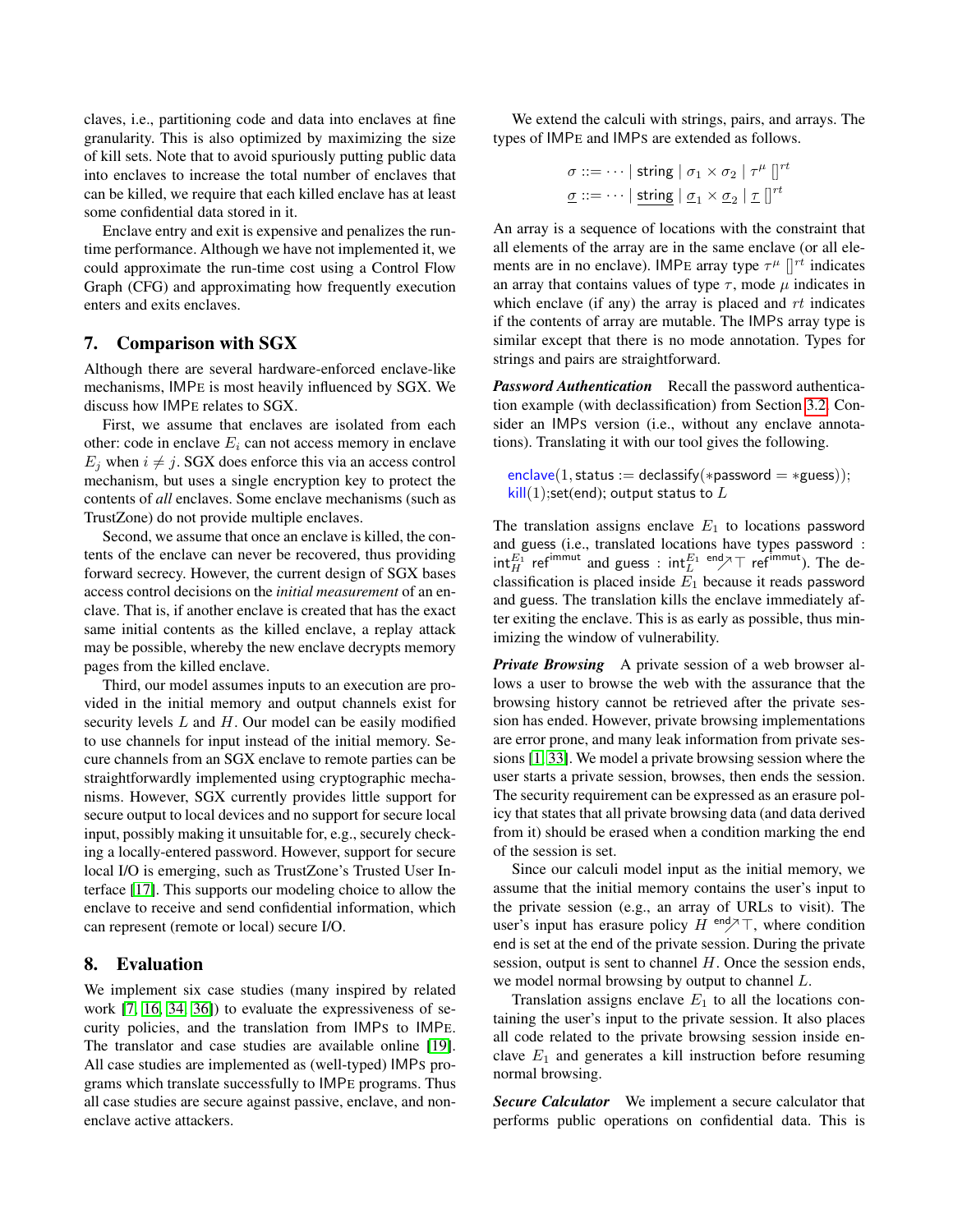a model of, for example, a tax computation, where wellknown operations (the tax computation) are performed on confidential input (an individual's financial information). The operations are chosen dynamically (i.e., public inputs specify which operations to perform). The result of the computation is output to channel  $H$ . The initial memory contains an array of operations to perform (with security policy L), and a stack of confidential data (with security policy  $H$ ). The program iterates over the array of operations, performing them on the stack of data. The following snippet is illustrative of the code for this case study.

while  $(i < numOps)$ if  $(*ops[i] = "add")$  then stack[top - 1]  $\leftarrow$  \*stack[top - 1] + \*stack[top]; else if  $(*ops[i] = "sub")$  then ...  $top := top - 1;$ output  $*stack[top]$  to  $H$ ;  $i := i + 1$ 

The translation places the confidential data in enclave  $E_1$ and the array of operations outside the enclave. To minimize the TCB, the translation places in the enclave each command that reads or writes the confidential stack, but leaves all other commands outside the enclave. For example:

$$
\begin{aligned} \text{if } (*\mathsf{ops}[i] &= \text{``add''}) \text{ then} \\ &\text{enclave}(1, \text{stack}[\mathsf{top} - 1] \leftarrow \\ & \text{``stack}[\mathsf{top} - 1] + \text{``stack}[\mathsf{top}]); \end{aligned}
$$

This reduces the amount of code in enclaves, but will likely result in poor performance, due to frequent enclave entries and exits. If this is a concern, the translation could use a different objective function that balances estimated performance with TCB size.

*Secure Map-Reduce* We model a word-count program that takes a set of private documents, and computes word frequencies, similar to a case study by Schuster et al. [\[34\]](#page-19-5). The program follows the map-reduce model, in which partial counts of each word in a document are first emitted and the partial counts are then combined. Each document is modeled as an array of confidential strings doc: string  $\text{min}$  [] $\text{inmut}$ , and the initial memory contains several such documents. A map function takes a document as input and produces counts of each word in the document; a reduce function takes as input a specific word, and sums the partial counts of the word. The output of the program wordcount :  $(\text{string} \times \text{int})<sub>H</sub>$ []<sup>mut</sup> is an array of pairs of words and the frequency of that word.

The translation places the entire map and reduce functions inside an enclave, as well as all of the documents. That is, the entire computation is placed inside an enclave, as is the hand-coded map-reduce computation of [Schuster et al.](#page-19-5) The enclave is killed after map-reduce computation.

*Secure Query Processing* We model query processing over confidential data, similar to the *Query Processing over* *Encrypted Database* case study by Sinha et al. [\[36\]](#page-19-6). Given a database table with public keys (e.g., employee names, in the column name) and confidential data (e.g., wage payments, in column wages), the query selects rows that match a given key, and sums the confidential data. The selection of rows uses only non-confidential data but the subsequent summing uses confidential data.

We model columns name and wages as arrays, with policies  $L$  and  $H$  respectively. Row selection chooses all indices of array name that are equal to key "alice". Summing computes the sum of all wages corresponding to the selected indices.

The translation places array wages in enclave  $E_1$ , but leaves array name outside of any enclave. The row selection computation is placed outside an enclave, and the summing operation is placed inside enclave  $E_1$ . Our automated translation places the same data and computation in enclaves as the (manually coded) case study of [Sinha et al.](#page-19-6)

*Secure Chat Client* We model a secure chat client, inspired by the case study of Askarov et al. [\[7\]](#page-18-2). Messages sent and received by the client are emitted to a log. When the user enters a "clear" command, all messages (including the log) should be erased. We model messages sent and received and commands entered by the user as data in the initial memory. We model logging as an update to location log. We give messages and the log the erasure policy  $L^{\text{clear}}/T$ , which states that the contents of log are erased when condition clear is set. The condition is set only when a "clear" command is issued. The translation places log in an enclave, as well as all code that updates the log.

## 9. Related Work

*Models for Secure Hardware Architecture and Compilation* Fournet and Planul [\[16\]](#page-18-23) securely compile imperative programs into distributed programs using cryptography and hardware mechanisms (such as Trusted Platform Modules (TPM) and secure boot) to enforce noninterference for confidentiality and integrity. They emulate secure memory (that cannot be accessed by adversaries) and enforce control-flow restrictions on the distributed program. The compiled program is proven to be at least as secure as the source program: for every attack on the compiled program there is a corresponding attack on the source program, with the same information leakage. By contrast, we focus on expressive security policies (erasure and declassification) that go beyond noninterference. Their system doesn't provide erasure guarantees. We target a single machine and use enclave mechanisms that directly provide secure memory (instead of emulating secure memory via cryptographic mechanisms). Both our work and theirs shield the programmer from the mechanisms used to enforce security. Although we do not focus on integrity guarantees in this work, we rely on enclaves to provide integrity guarantees on code running inside enclaves (cf. security against non-enclave active attackers). We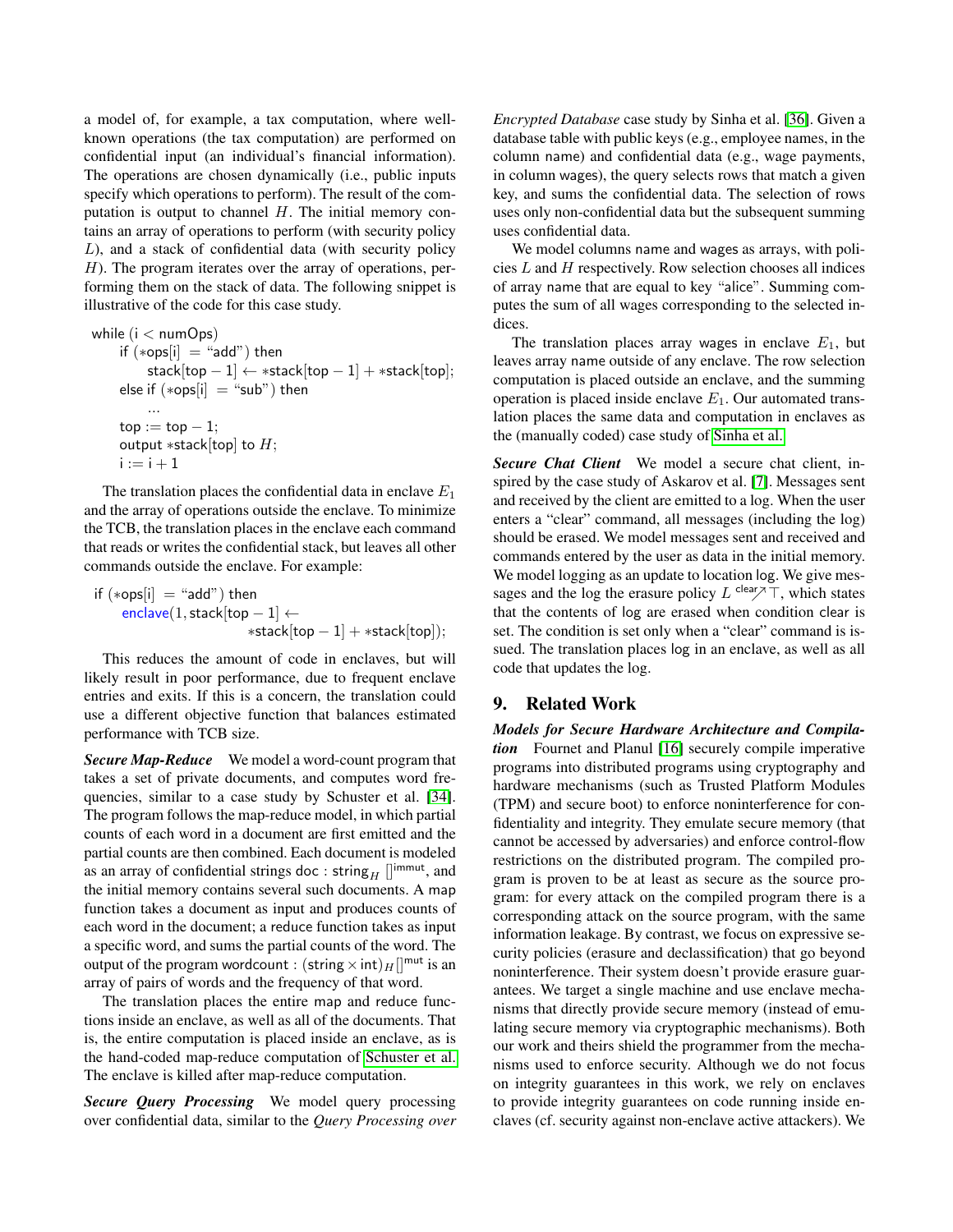believe that our target calculus IMPE can be extended to provide integrity guarantees about computation inside enclaves.

VC3 [\[34\]](#page-19-5) enables distributed map-reduce computations in untrusted cloud environments while keeping code and data secret, using SGX enclaves to protect against adversaries that might control the entire software stack of the cloud provider's infrastructure. We instead focus on providing confidentiality for general programs in the presence of an attacker controlling the entire software stack of a single system. In VC3, all data is confidential (i.e., equivalent to our policy  $H$ ) and all map-reduce computation of a given node is placed inside a single enclave on that node. By contrast, we use expressive security policies (i.e., declassification and erasure) and infer enclave placement to optimize various objective functions. VC3 ensures that only address-taken variables are read and written. The *region-self-integrity* mechanism prevents unintended disclosure of information due to low-level errors (e.g., buffer overflow). This can be used as a defense-in-depth mechanism in our work to reduce the possibility of an enclave active attacker exploiting vulnerabilities in enclave code.

Moat [\[36\]](#page-19-6) models SGX using BoogiePL [\[13\]](#page-18-26) and verifies the confidentiality of binary SGX programs in the presence of "havocing" adversaries capable of modifying non-enclave code. A havocing adversary is analogous to our non-enclave attacker, which can arbitrarily modify non-enclave code. Thus, ensuring confidentiality against a havocing adversary corresponds to security for a non-enclave active attacker. Our work also considers enclave active attackers, which are more powerful than havocing adversaries. Our work differs from Moat in shielding developers from low-level enclavespecific details.

Ironclad [\[23\]](#page-18-27) provides verifiable remote equivalence: an application running on an untrusted server is indistinguishable from its high-level abstract state machine. Ironclad uses secure hardware (e.g., TPM) as the root of trust and to enable secure channels from verified software to remote clients. Our work could potentially be used in an Ironclad-like setting to reduce verification effort: enclave inference can be used to identify and minimize the security-critical parts of an application, which reduces the code that must be verified.

Sinha et al. [\[37\]](#page-19-7) enforce confidentiality by placing an entire application inside an SGX enclave and restricting its communication with external memory through a narrow interface to a trusted library. They enforce *Information Release Confinement*, which ensures that the application satisfies a form of control-flow integrity and never directly accesses non-enclave memory. This work is complementary to ours, and could be used for defense-in-depth in our work, making it harder for an enclave active attacker to exploit vulnerabilities in enclave code.

Patrignani et al. [\[27\]](#page-18-28) provide a fully-abstract secure compilation scheme for compiling strongly typed object-oriented languages to protected module architectures (PMAs) that offer memory isolation mechanisms and are similar to enclaves. Objects containing private methods are placed inside protected modules thus preventing a low-level attacker from bypassing encapsulation mechanisms. The compilation scheme is proven to preserve and reflect the encapsulation of the source program. Their low-level attacker is similar to the non-enclave active attacker in our model. Though we do not aim for full abstraction, our work provides a stronger information flow guarantee for applications with more expressive security requirements against different attackers.

None of the above works consider applications using multiple enclaves whereas our programming model supports multiple enclaves seamlessly.

*Language-based Information-Flow Control* Much work in language-based information-flow control is concerned with enforcing application-specific security guarantees [\[14,](#page-18-19) [26,](#page-18-13) [29,](#page-18-0) [38\]](#page-19-0) Our work extends these techniques to a setting where the underlying software stack is not trusted. That is, we consider strong low-level attackers that are capable of arbitrary corruption of some parts of a program.

*Information Erasure* A key emphasis in our work is the enforcement of information erasure using SGX-like mechanisms. Information erasure is related to data deletion, but requires that the observable behavior of a system reveals nothing about the deleted data, which may, for example, require tracking and deletion of data derived from the deleted data. Language-based information erasure was introduced by Chong and Myers [\[9\]](#page-18-10), and several works present techniques for enforcing erasure (e.g., [\[7,](#page-18-2) [10,](#page-18-3) [24\]](#page-18-11)). By contrast with these previous language-based approaches, we protect against more powerful lower-level attackers.

Other work uses language- and system-based techniques to ensure data deletion at the system- or architectural-level of abstraction. Chow et al. [\[11\]](#page-18-29) enforce data deletion by analyzing the lifetime of sensitive data, and automatically zeroing out data in memory. Perlman [\[28\]](#page-18-30) proposes a file system that uses cryptographic techniques to reliably delete files. These approaches may fail to remove derived data, and thus will not enforce information erasure. Lacuna [\[15\]](#page-18-31) runs sensitive computations in a "private session" and can securely delete all session data at the end of the session (including data used to communicate with peripheral devices). Provided all sensitive information is contained within a private session, Lacuna can enforce both data deletion and information erasure.

## Acknowledgments

This material is based upon work supported by the National Science Foundation under Grant No. 1054172.

### References

<span id="page-17-0"></span>[1] G. Aggarwal, E. Bursztein, C. Jackson, and D. Boneh. An analysis of private browsing modes in modern browsers. In *Proceedings of the 19th USENIX Conference on Security*, 2010.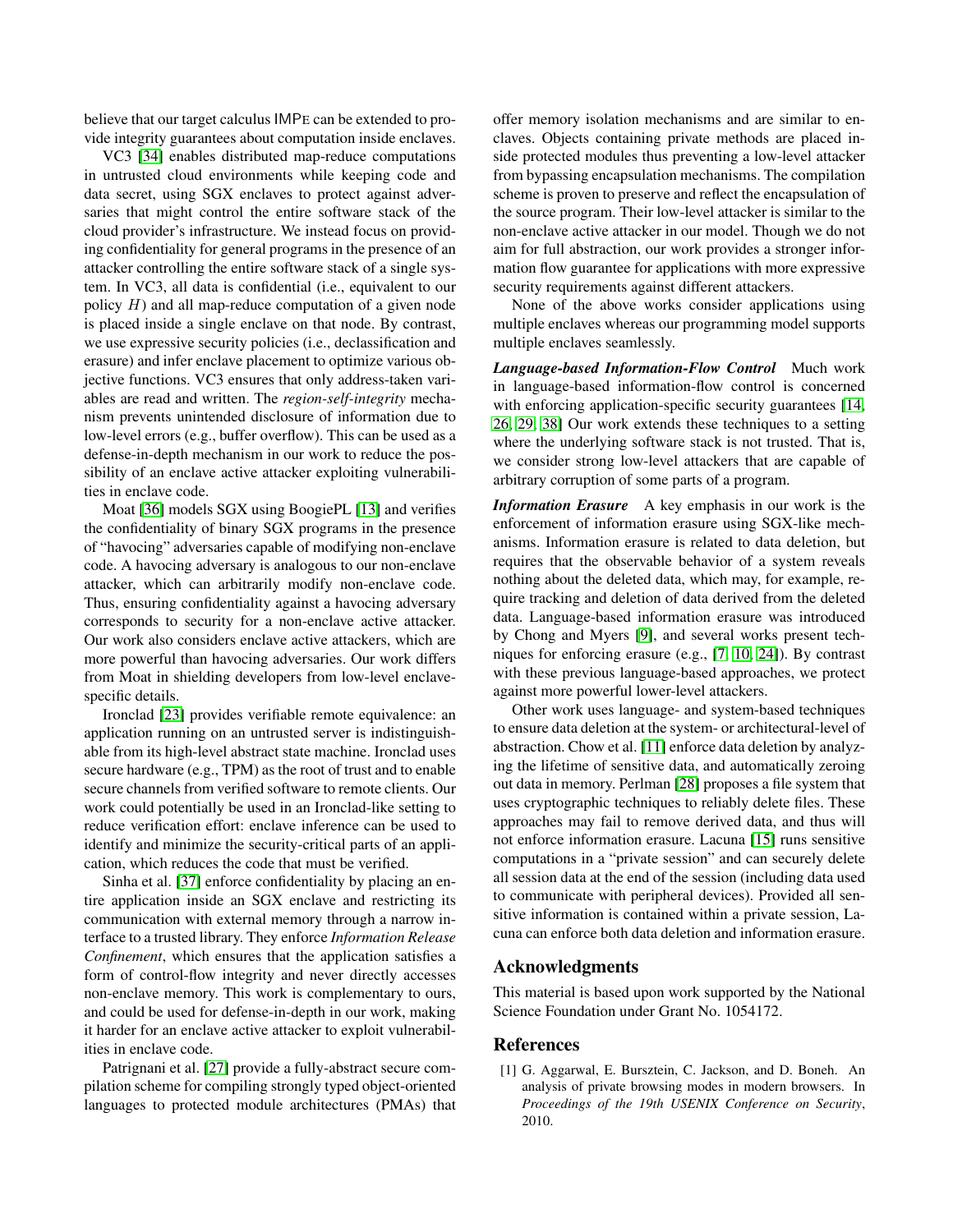- <span id="page-18-6"></span>[2] Apple. iOS security. [https://www.apple.com/business/](https://www.apple.com/business/docs/iOS_Security_Guide.pdf) [docs/iOS\\_Security\\_Guide.pdf](https://www.apple.com/business/docs/iOS_Security_Guide.pdf), Sept. 2015.
- <span id="page-18-12"></span>[3] O. Arden, M. D. George, J. Liu, K. Vikram, A. Askarov, and A. C. Myers. Sharing mobile code securely with information flow control. In *Proceedings of the 2012 IEEE Symposium on Security and Privacy*, pages 191–205, 2012.
- <span id="page-18-5"></span>[4] ARM. ARM security technology — building a secure system using TrustZone technology. [http:](http://infocenter.arm.com/help/topic/com.arm.doc.prd29-genc-009492c/PRD29-GENC-009492C_trustzone_security_whitepaper.pdf) [//infocenter.arm.com/help/topic/com.arm.](http://infocenter.arm.com/help/topic/com.arm.doc.prd29-genc-009492c/PRD29-GENC-009492C_trustzone_security_whitepaper.pdf) [doc.prd29-genc-009492c/PRD29-GENC-009492C\\_](http://infocenter.arm.com/help/topic/com.arm.doc.prd29-genc-009492c/PRD29-GENC-009492C_trustzone_security_whitepaper.pdf) [trustzone\\_security\\_whitepaper.pdf](http://infocenter.arm.com/help/topic/com.arm.doc.prd29-genc-009492c/PRD29-GENC-009492C_trustzone_security_whitepaper.pdf), 2009.
- <span id="page-18-17"></span>[5] A. Askarov and A. Sabelfeld. Tight enforcement of information-release policies for dynamic languages. In *Proceedings of the 2009 22nd IEEE Computer Security Foundations Symposium*, pages 43–59, 2009.
- <span id="page-18-18"></span>[6] A. Askarov, S. Hunt, A. Sabelfeld, and D. Sands. Terminationinsensitive noninterference leaks more than just a bit. In *Proceedings of the 13th European Symposium on Research in Computer Security*, Oct. 2008.
- <span id="page-18-2"></span>[7] A. Askarov, S. Moore, C. Dimoulas, and S. Chong. Cryptographic enforcement of language-based erasure. In *Proceedings of the 28th IEEE Computer Security Foundations Symposium*, July 2015.
- <span id="page-18-21"></span>[8] E. Boros and P. L. Hammer. Pseudo-boolean optimization. *Discrete Applied Mathematics*, 123(1-3):155–225, Nov. 2002.
- <span id="page-18-10"></span>[9] S. Chong and A. C. Myers. Language-based information erasure. In *Proceedings of the 18th IEEE Workshop on Computer Security Foundations*, pages 241–254, 2005.
- <span id="page-18-3"></span>[10] S. Chong and A. C. Myers. End-to-end enforcement of erasure and declassification. In *Proceedings of the 21st IEEE Computer Security Foundations Symposium*, pages 98–111, June 2008.
- <span id="page-18-29"></span>[11] J. Chow, B. Pfaff, T. Garfinkel, and M. Rosenblum. Shredding your garbage: Reducing data lifetime through secure deallocation. In *USENIX Security*, 2005.
- <span id="page-18-7"></span>[12] E. S. Cohen. Information transmission in computational systems. *ACM SIGOPS Operating Systems Review*, 11(5):133– 139, 1977.
- <span id="page-18-26"></span>[13] R. DeLine and K. R. M. Leino. BoogiePL: A typed procedural language for checking object-oriented programs. Technical Report MSR-TR-2005-70, Microsoft Research, Mar. 2005.
- <span id="page-18-19"></span>[14] D. E. Denning. A lattice model of secure information flow. *Communications of the ACM*, 19(5):236–243, 1976.
- <span id="page-18-31"></span>[15] A. M. Dunn, M. Z. Lee, S. Jana, S. Kim, M. Silberstein, Y. Xu, V. Shmatikov, and E. Witchel. Eternal sunshine of the spotless machine: Protecting privacy with ephemeral channels. In *Proceedings of the 10th USENIX Conference on Operating Systems Design and Implementation*, pages 61–75, 2012.
- <span id="page-18-23"></span>[16] C. Fournet and J. Planul. Compiling information-flow security to minimal trusted computing bases. In *Proceedings of the 20th European Conference on Programming Languages and Systems*, pages 216–235, 2011.
- <span id="page-18-22"></span>[17] GlobalPlatform. Trusted user interface API specification v1.0. [http://www.globalplatform.org/](http://www.globalplatform.org/specificationsdevice.asp) [specificationsdevice.asp](http://www.globalplatform.org/specificationsdevice.asp), 2013.
- <span id="page-18-8"></span>[18] J. A. Goguen and J. Meseguer. Security policies and security models. In *Proceedings of the IEEE Symposium on Security and Privacy*, pages 11–20, Apr. 1982.
- <span id="page-18-24"></span>[19] A. Gollamudi. Impslator. [https://github.com/anithag/](https://github.com/anithag/impslator) [impslator](https://github.com/anithag/impslator), June 2016.
- <span id="page-18-20"></span>[20] A. Gollamudi and S. Chong. Automatic enforcement of expressive security policies using enclaves. Technical Report TR-2-2016, Harvard University, Aug. 2016.
- <span id="page-18-14"></span>[21] P. Gutmann. Data remanence in semiconductor devices. In *The Tenth USENIX Security Symposium Proceedings*, pages 39–54, 2001.
- <span id="page-18-15"></span>[22] J. A. Halderman, S. D. Schoen, N. Heninger, W. Clarkson, W. Paul, J. A. Calandrino, A. J. Feldman, J. Appelbaum, and E. W. Felten. Lest we remember: Cold boot attacks on encryption keys. In *Proceedings of the 17th USENIX Security Symposium*, July 2008.
- <span id="page-18-27"></span>[23] C. Hawblitzel, J. Howell, J. R. Lorch, A. Narayan, B. Parno, D. Zhang, and B. Zill. Ironclad apps: End-to-end security via automated full-system verification. In *USENIX Symposium on Operating Systems Design and Implementation*, Oct. 2014.
- <span id="page-18-11"></span>[24] S. Hunt and D. Sands. Just forget it—the semantics and enforcement of information erasure. In *Proceedings of the 17th European Symposium on Programming*, pages 239–253, 2008.
- <span id="page-18-4"></span>[25] Intel. Intel software guard extensions (Intel SGX) programming reference. [https://software.intel.com/sites/](https://software.intel.com/sites/default/files/managed/48/88/329298-002.pdf) [default/files/managed/48/88/329298-002.pdf](https://software.intel.com/sites/default/files/managed/48/88/329298-002.pdf), 2014.
- <span id="page-18-13"></span>[26] A. C. Myers, A. Sabelfeld, and S. Zdancewic. Enforcing robust declassification. In *Proceedings of the 17th IEEE Computer Security Foundations Workshop*, June 2004.
- <span id="page-18-28"></span>[27] M. Patrignani, P. Agten, R. Strackx, B. Jacobs, D. Clarke, and F. Piessens. Secure compilation to protected module architectures. *ACM Transactions on Programming Languages and Systems*, 37(2):6, 2015.
- <span id="page-18-30"></span>[28] R. Perlman. File System Design with Assured Delete. In *Proceedings of the Third IEEE International Security in Storage Workshop*, pages 83–88, 2005.
- <span id="page-18-0"></span>[29] A. Sabelfeld and A. C. Myers. Language-based informationflow security. *IEEE Journal on Selected Areas in Communications*, 21(1):5–19, Jan. 2003.
- <span id="page-18-9"></span>[30] A. Sabelfeld and A. C. Myers. A model for delimited release. In *Proceedings of the 2003 International Symposium on Software Security*, number 3233 in Lecture Notes in Computer Science, pages 174–191, 2004.
- <span id="page-18-1"></span>[31] A. Sabelfeld and D. Sands. Dimensions and principles of declassification. In *Proceedings of the 18th IEEE Computer Security Foundations Workshop*, pages 255–269, June 2005.
- <span id="page-18-16"></span>[32] N. Santos, H. Raj, S. Saroiu, and A. Wolman. Using ARM Trustzone to build a trusted language runtime for mobile applications. In *Proceedings of the 19th International Conference on Architectural Support for Programming Languages and Operating Systems*, pages 67–80, 2014.
- <span id="page-18-25"></span>[33] K. Satvat, M. Forshaw, F. Hao, and E. Toreini. On the privacy of private browsing - a forensic approach. *Journal of Infor-*